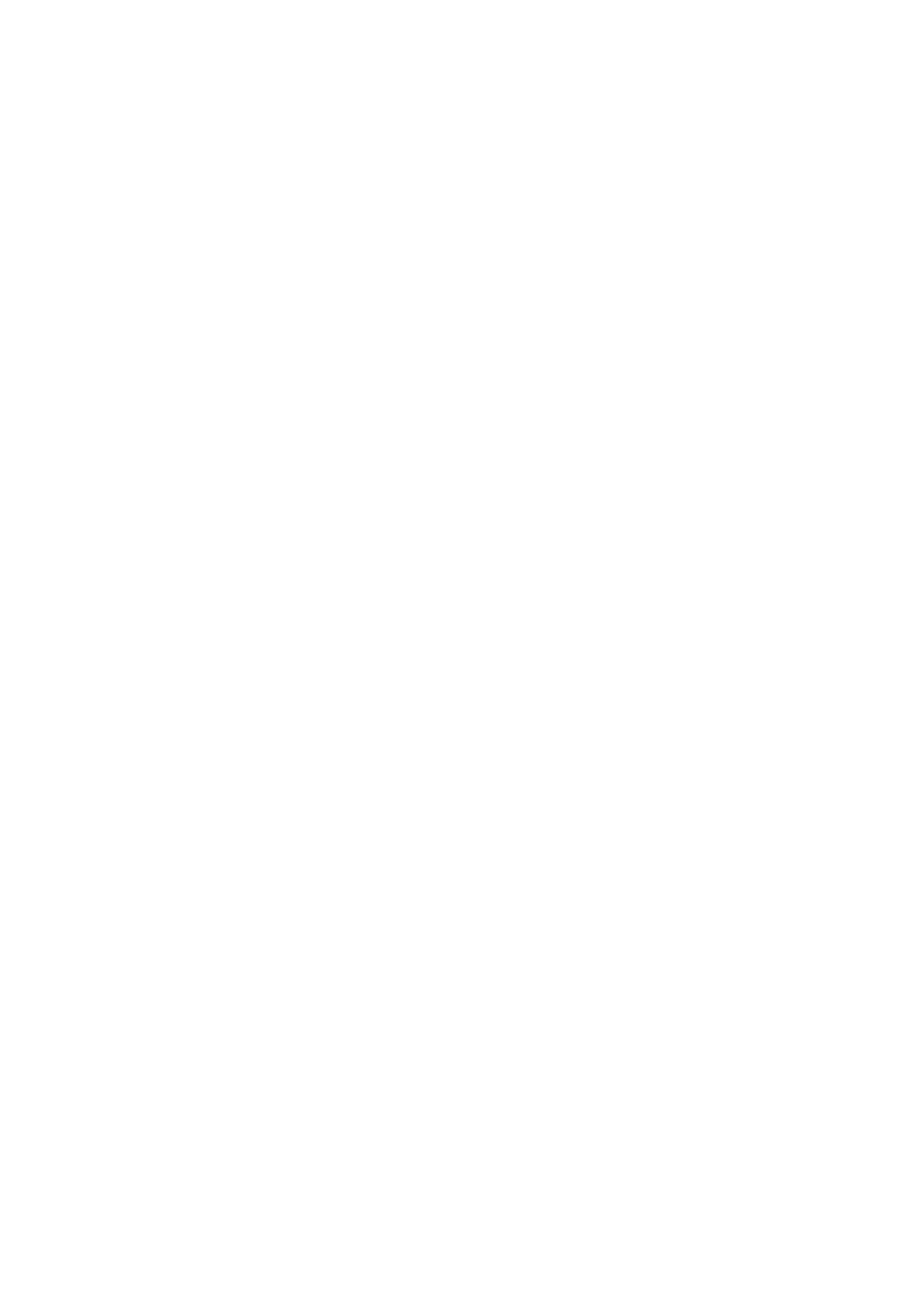

# **Administrative Arrangements 2017 (No 1)**

## **Notifiable instrument NI2017-329**

made under the

**Australian Capital Territory (Self-Government) Act 1988 (Cwlth) and the Public Sector Management Act 1994**

## **Contents**

|          |                                                          | Page |
|----------|----------------------------------------------------------|------|
| Preamble |                                                          |      |
|          | Name of arrangements                                     | 2    |
| 2        | Commencement                                             | 2    |
| 3        | Definitions                                              |      |
| 4        | Ministers-matters allocated                              | 2    |
| 5        | Ministers-authority to act for one another               | 3    |
| 6        | Administrative units—constitution and control            | 3    |
|          | Administrative units—Ministers responsible and functions | 3    |
| 8        | Repeal                                                   |      |
|          |                                                          |      |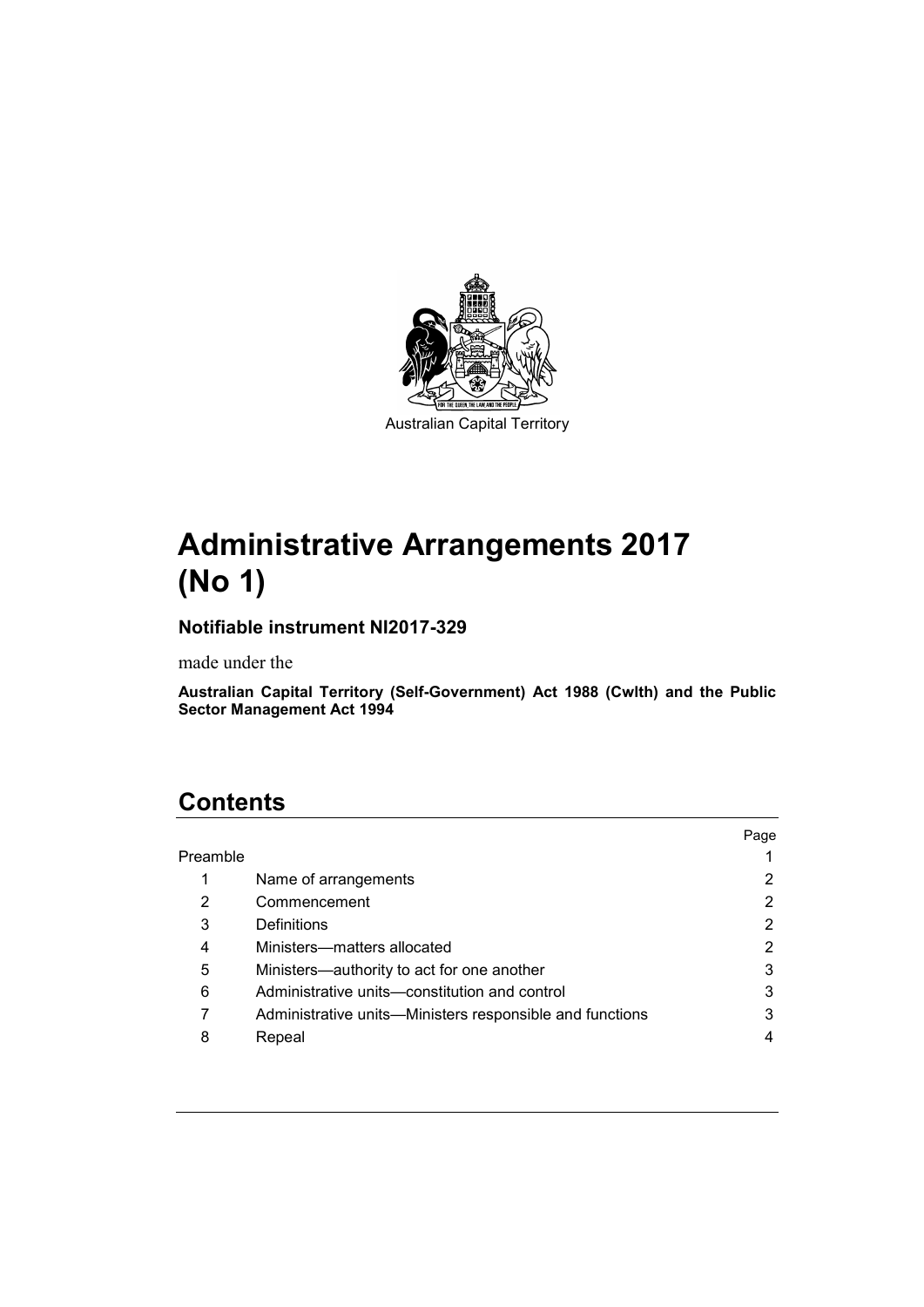| Contents |
|----------|
|----------|

|                   |                                                                                | Page |
|-------------------|--------------------------------------------------------------------------------|------|
| Schedule 1        | Ministers, administrative units and functions                                  | 5    |
| <b>Schedule 2</b> | <b>Enactments</b>                                                              | 13   |
| <b>Part 2.1</b>   | <b>Chief Minister, Treasury and Economic Development</b><br><b>Directorate</b> | 13   |
| <b>Part 2.2</b>   | <b>Health Directorate</b>                                                      | 16   |
| <b>Part 2.3</b>   | <b>Education Directorate</b>                                                   | 17   |
| <b>Part 2.4</b>   | <b>Justice and Community Safety Directorate</b>                                | 18   |
| <b>Part 2.5</b>   | <b>Environment, Planning and Sustainable Development</b><br><b>Directorate</b> | 24   |
| <b>Part 2.6</b>   | <b>Community Services Directorate</b>                                          | 27   |
| <b>Part 2.7</b>   | <b>Transport Canberra and City Services Directorate</b>                        | 28   |

contents 2 Administrative Arrangements 2017 (No 1) NI2017-329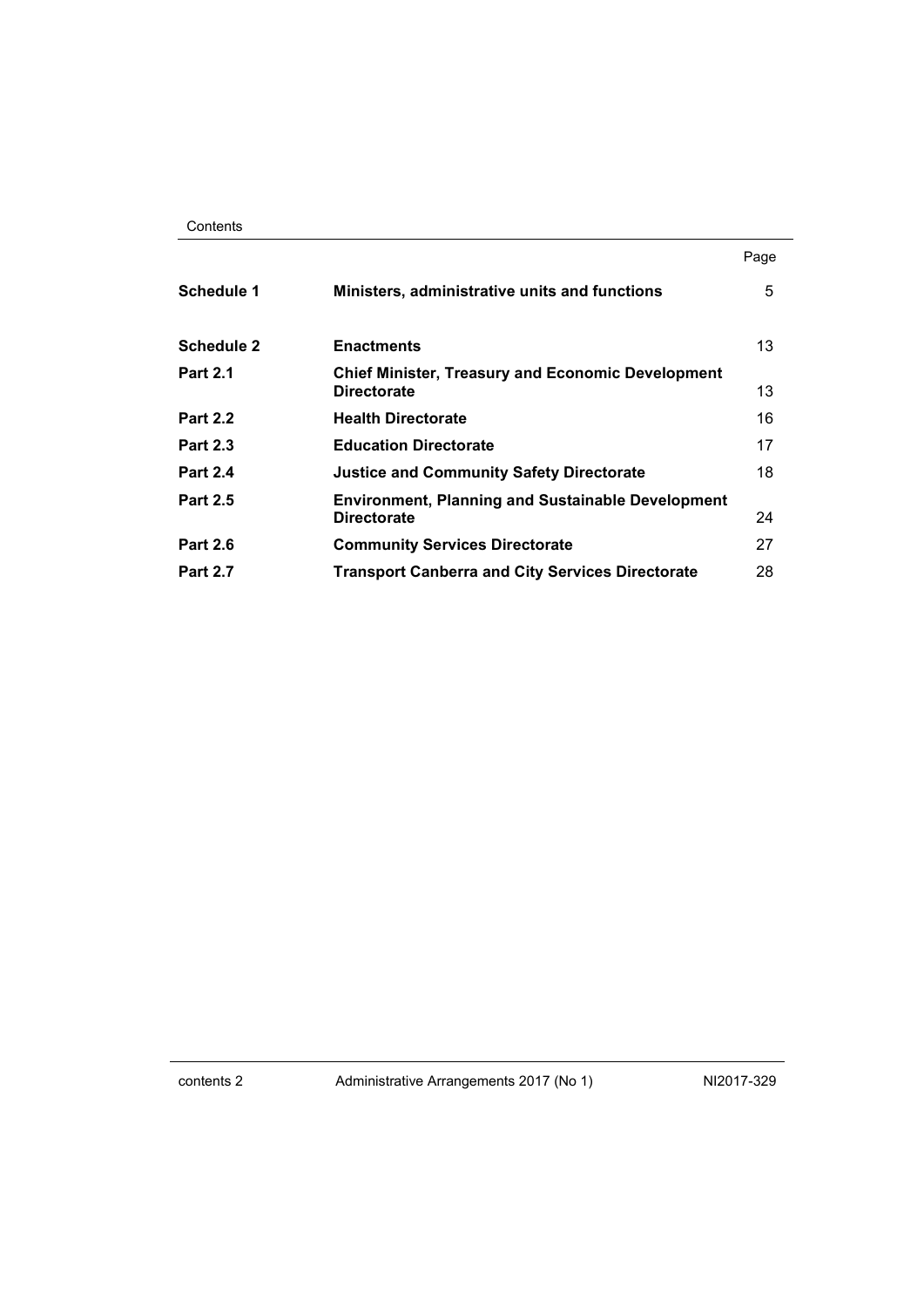### <span id="page-4-0"></span>**Preamble**

These arrangements reflect the ACT government's commitment to the following priorities:

- health and education investment
- suburban renewal and better transport
- economic growth and diversification
- enhancing liveability and social inclusion.

**Strengthening governance and promoting opportunity** Chief Minister, Treasury and Economic Development Justice and Community Safety

#### **Supporting our community**

Health Community Services Education

#### **Enhancing our city**

Environment, Planning and Sustainable Development Transport Canberra and City Services

NI2017-329 Administrative Arrangements 2017 (No 1) page 1

*Note* To support the priorities, ACT Government directorates are clustered as follows: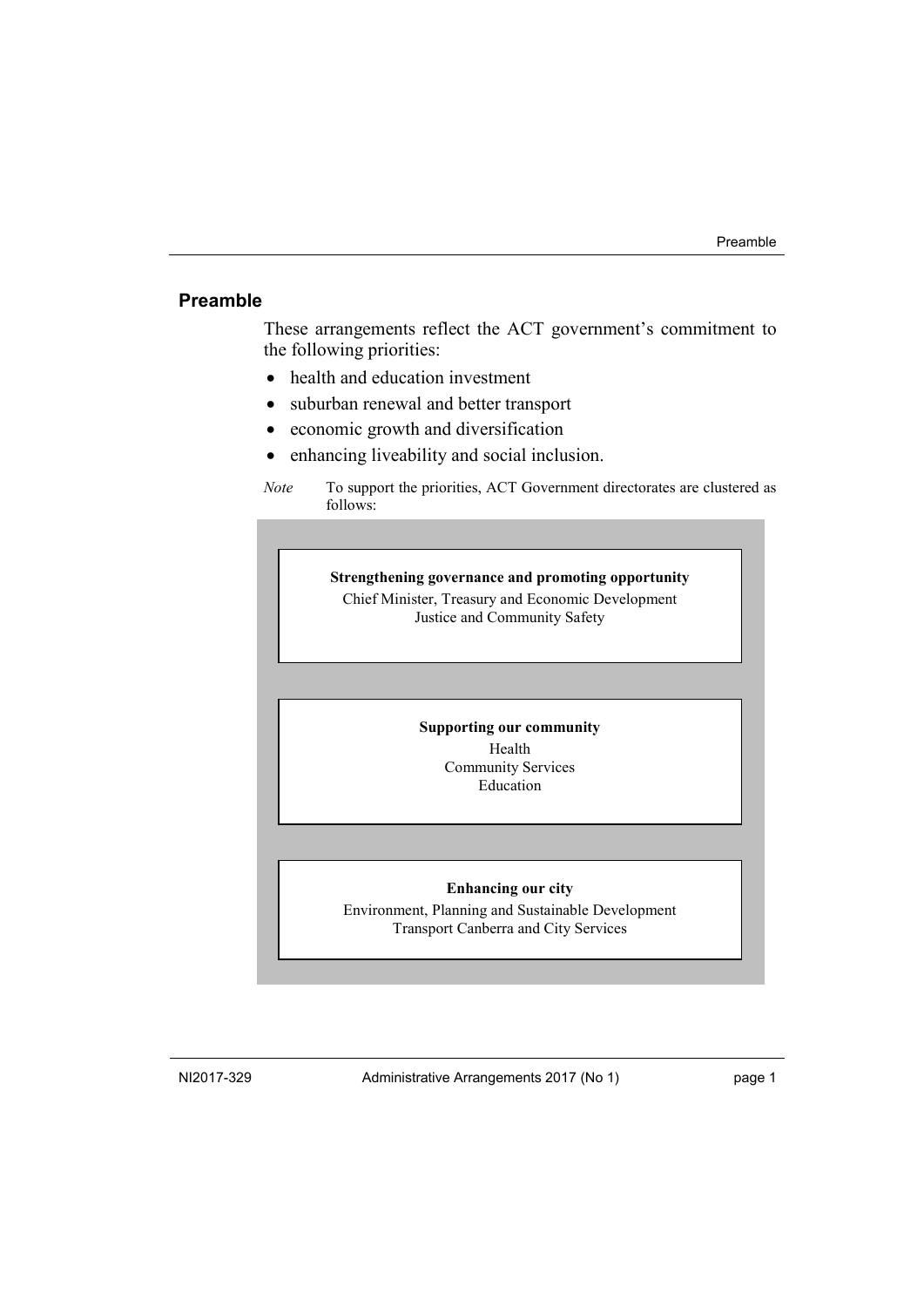### <span id="page-5-0"></span>**1 Name of arrangements**

These arrangements are the *Administrative Arrangements 2017 (No 1)*.

### <span id="page-5-1"></span>**2 Commencement**

These arrangements commence on 1 July 2017.

### <span id="page-5-2"></span>**3 Definitions**

In these arrangements:

*Public Sector Management Act* means the *Public Sector Management Act 1994*.

*Self-Government Act* means the *Australian Capital Territory (Self-Government) Act 1988* (Cwlth).

### <span id="page-5-3"></span>**4 Ministers—matters allocated**

For the Self-Government Act, section 43 (1), a Minister mentioned in schedule 1, column 1 is allocated responsibility for the following matters relating to the powers of the Executive:

- (a) governing the Territory in relation to the matters mentioned in schedule 1, column 2 opposite the reference to the Minister;
- (b) executing and maintaining the Territory enactments mentioned in schedule 2 under the reference to the Minister;
- (c) exercising the powers of the Executive under the Commonwealth laws mentioned in schedule 2 under the reference to the Minister;
- (d) exercising prerogatives of the Crown for the matters mentioned in paragraphs (a), (b) and (c).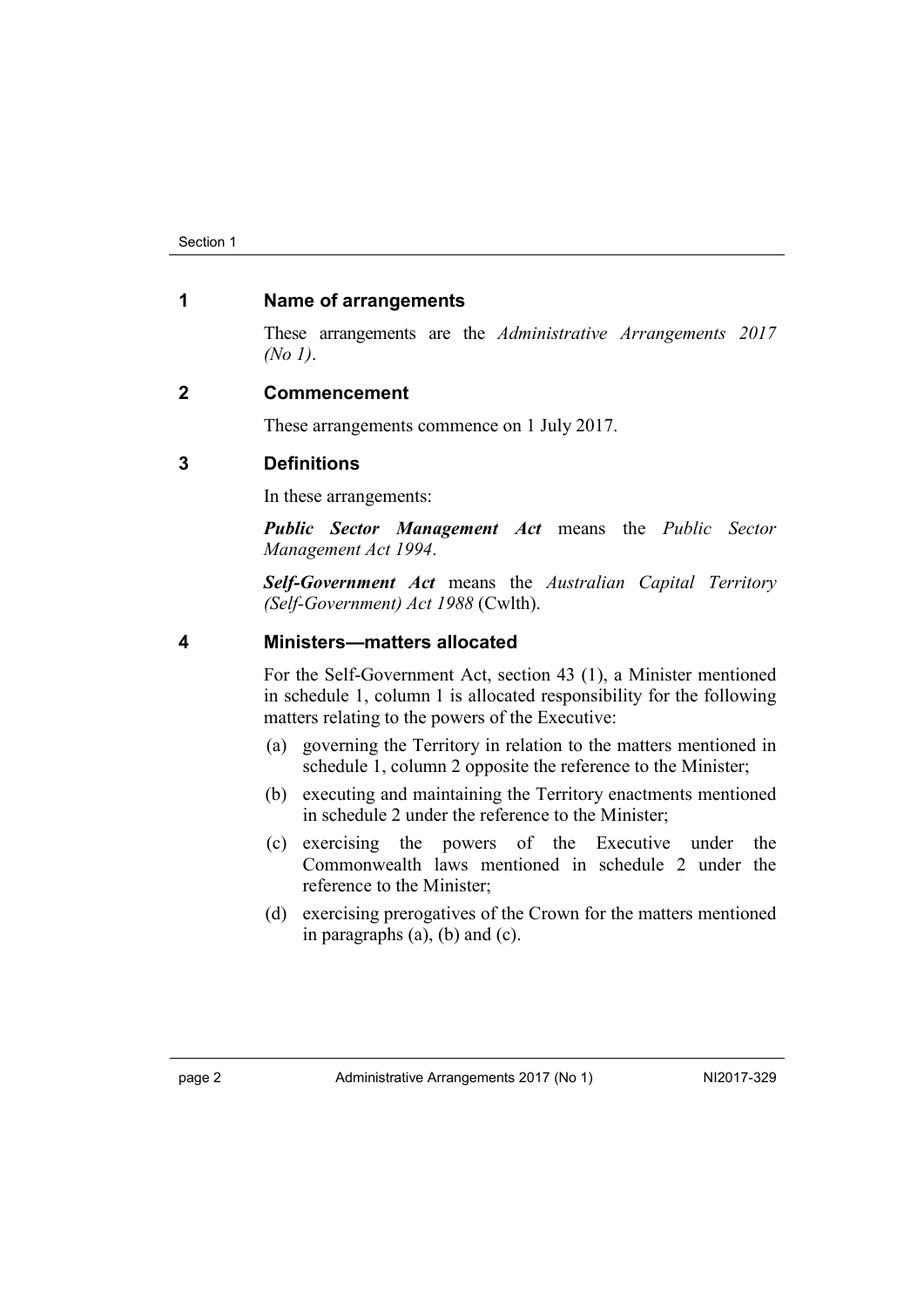### <span id="page-6-0"></span>**5 Ministers—authority to act for one another**

- (1) For the Self-Government Act, section 43 (2), any Minister is authorised to act on the Chief Minister's behalf or on behalf of another Minister.
- (2) Subsection (1) is subject to the Legislation Act, section 41 (Making of certain statutory instruments by Executive).

### <span id="page-6-1"></span>**6 Administrative units—constitution and control**

For the Public Sector Management Act, section 13, the administrative units mentioned in schedule 1, column 3 are established.

*Note Establish* includes constitute and continue in existence (see Legislation Act, dict, pt 1).

### <span id="page-6-2"></span>**7 Administrative units—Ministers responsible and functions**

For the Public Sector Management Act, section 14—

- (a) a Minister mentioned in schedule 1, column 1 is allocated responsibility for the administrative unit or units mentioned in column 3 opposite the reference to the Minister; and
- (b) an administrative unit mentioned in schedule 1, column 3 is allocated responsibility for—
	- (i) the matters mentioned in column 2 opposite the reference to the unit; and
	- (ii) the prerogatives of the Crown for the matters mentioned in subparagraph (i); and
- (c) an administrative unit mentioned in schedule 2 is allocated responsibility for—
	- (i) the Territory enactments mentioned in schedule 2 under the reference to the unit; and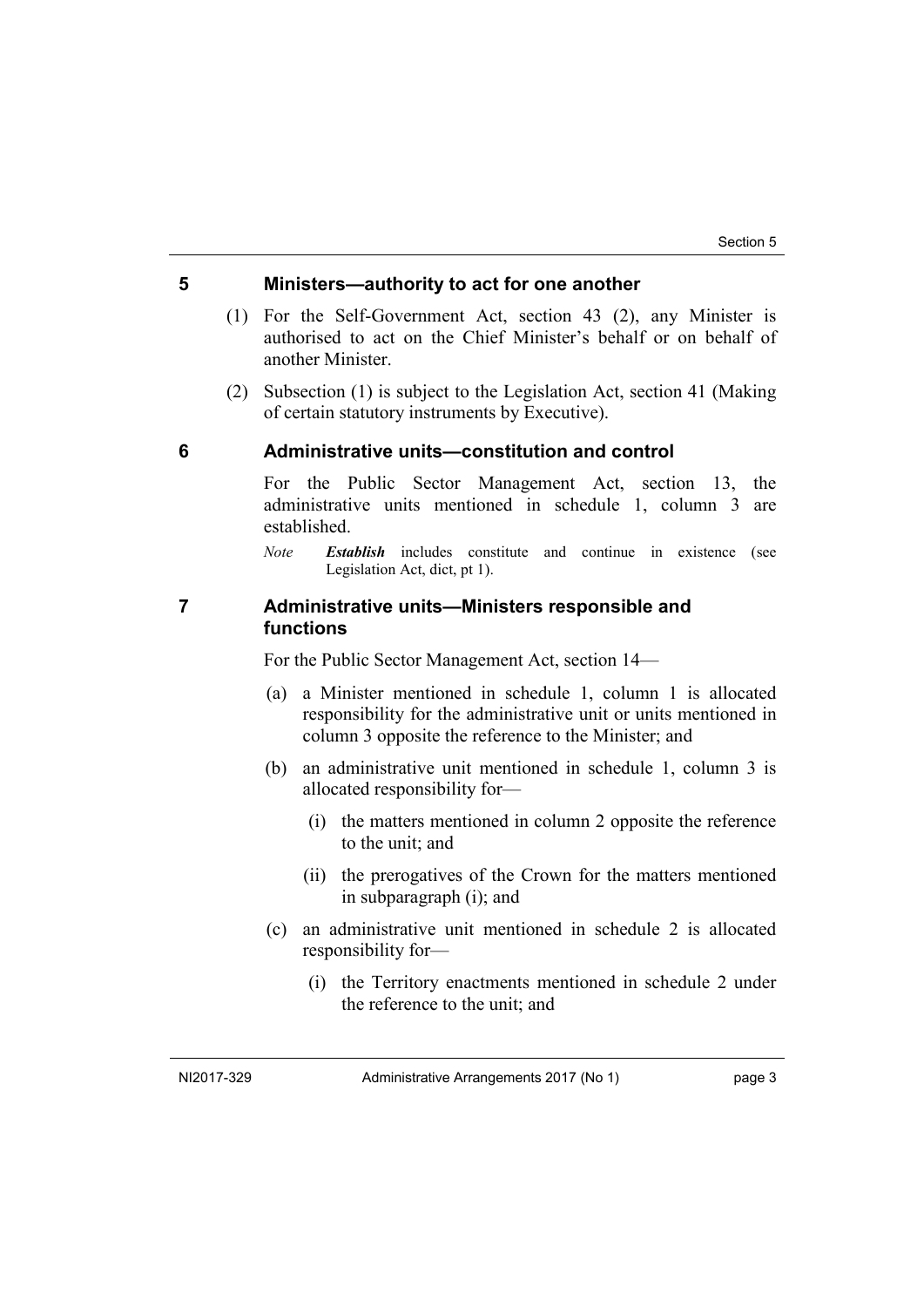Section 8

(ii) powers of the Executive under Commonwealth laws mentioned in schedule 2 under the reference to the unit.

## <span id="page-7-0"></span>**8 Repeal**

The *Administrative Arrangements 2016 (No 5)* (NI2016-693) are repealed.

page 4 Administrative Arrangements 2017 (No 1) NI2017-329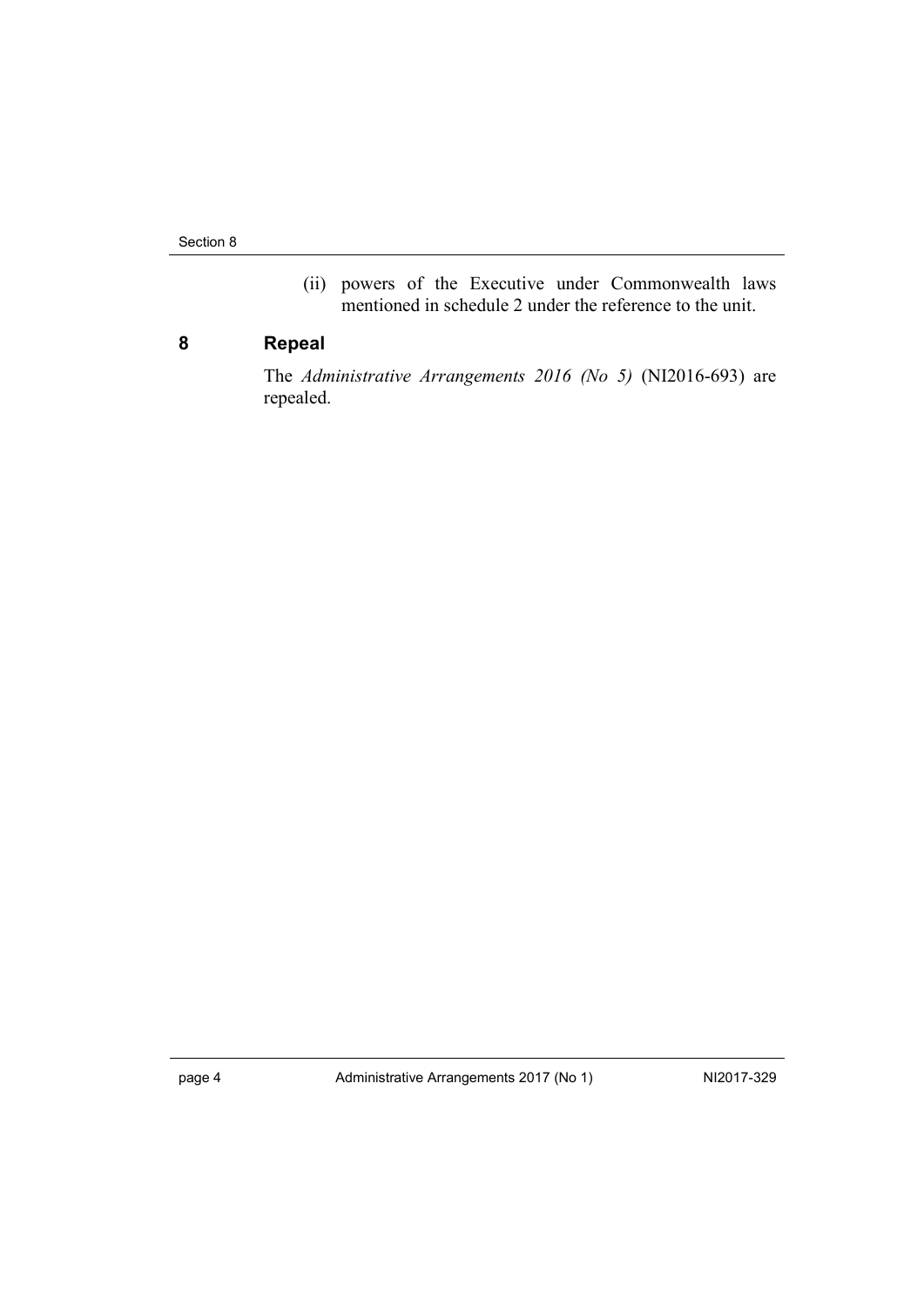<span id="page-8-0"></span>(see ss 4-7)

| column 1                        | column <sub>2</sub>                                                                                                                                                                                                                                                                            | column 3                                                                  |
|---------------------------------|------------------------------------------------------------------------------------------------------------------------------------------------------------------------------------------------------------------------------------------------------------------------------------------------|---------------------------------------------------------------------------|
| <b>Minister</b>                 | matters                                                                                                                                                                                                                                                                                        | administrative unit                                                       |
| <b>Chief</b><br><b>Minister</b> | Access to government information<br><b>ACT</b> Public Service<br>Audit policy<br>Chief Digital Officer<br>Communication and community engagement<br>Government strategy and policy<br><b>Integrity Commission</b><br>Intergovernmental relations<br>Regional development<br>Support to Cabinet | Chief Minister,<br>Treasury and<br>Economic<br>Development<br>Directorate |
|                                 | City Renewal Authority                                                                                                                                                                                                                                                                         | Environment,<br>Planning and<br>Sustainable<br>Development<br>Directorate |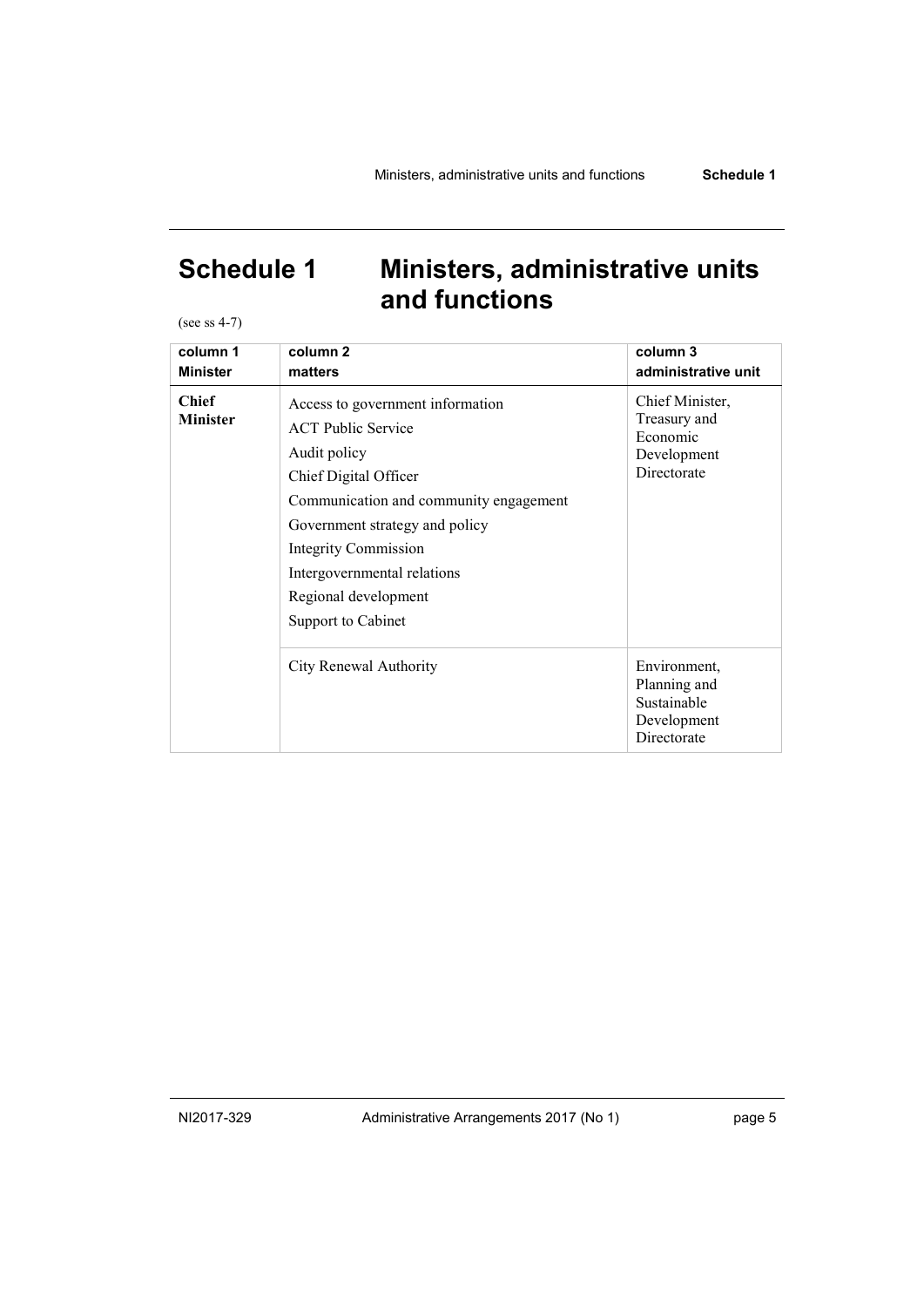| column 1<br><b>Minister</b> | column <sub>2</sub><br>matters                                                                                                   | column 3<br>administrative unit         |
|-----------------------------|----------------------------------------------------------------------------------------------------------------------------------|-----------------------------------------|
| <b>Treasurer</b>            | <b>ACT</b> Insurance Authority                                                                                                   | Chief Minister,                         |
|                             | Borrowing, funds management and infrastructure<br>finance                                                                        | Treasury and<br>Economic<br>Development |
|                             | Budget process and financial reporting                                                                                           | Directorate                             |
|                             | Concessions                                                                                                                      |                                         |
|                             | Directions relating to authorisation thresholds for<br>land acquisition by the City Renewal Authority or<br>Suburban Land Agency |                                         |
|                             | Fiscal and economic policy including competition                                                                                 |                                         |
|                             | Government accommodation and property services                                                                                   |                                         |
|                             | Government business enterprises                                                                                                  |                                         |
|                             | Infrastructure planning coordination and capital<br>works                                                                        |                                         |
|                             | Insurance policy (including compulsory third-party<br>and lifetime care and support scheme)                                      |                                         |
|                             | Procurement                                                                                                                      |                                         |
|                             | Revenue Office, including administration of rental<br>bonds                                                                      |                                         |
|                             | Shared services, including transactional services and<br><b>ICT</b> services                                                     |                                         |
|                             | Taxation and revenue policy                                                                                                      |                                         |
|                             | Venues Canberra (Arboretum, Exhibition Park in<br>Canberra, GIO Stadium, Manuka Oval, Stromlo<br>Forest Park)                    |                                         |
| <b>Minister for</b>         | Digital Canberra                                                                                                                 | Chief Minister,                         |
| Economic<br>Development     | Innovation, trade and investment (Innovate<br>Canberra)                                                                          | Treasury and<br>Economic                |
|                             | Skills and economic development                                                                                                  | Development<br>Directorate              |
| <b>Minister for</b>         | Major events (Floriade, Enlighten)                                                                                               | Chief Minister,                         |
| <b>Tourism and</b>          | Tourism (Visit Canberra)                                                                                                         | Treasury and<br>Economic                |
| <b>Major Events</b>         | Special Events Fund                                                                                                              | Development<br>Directorate              |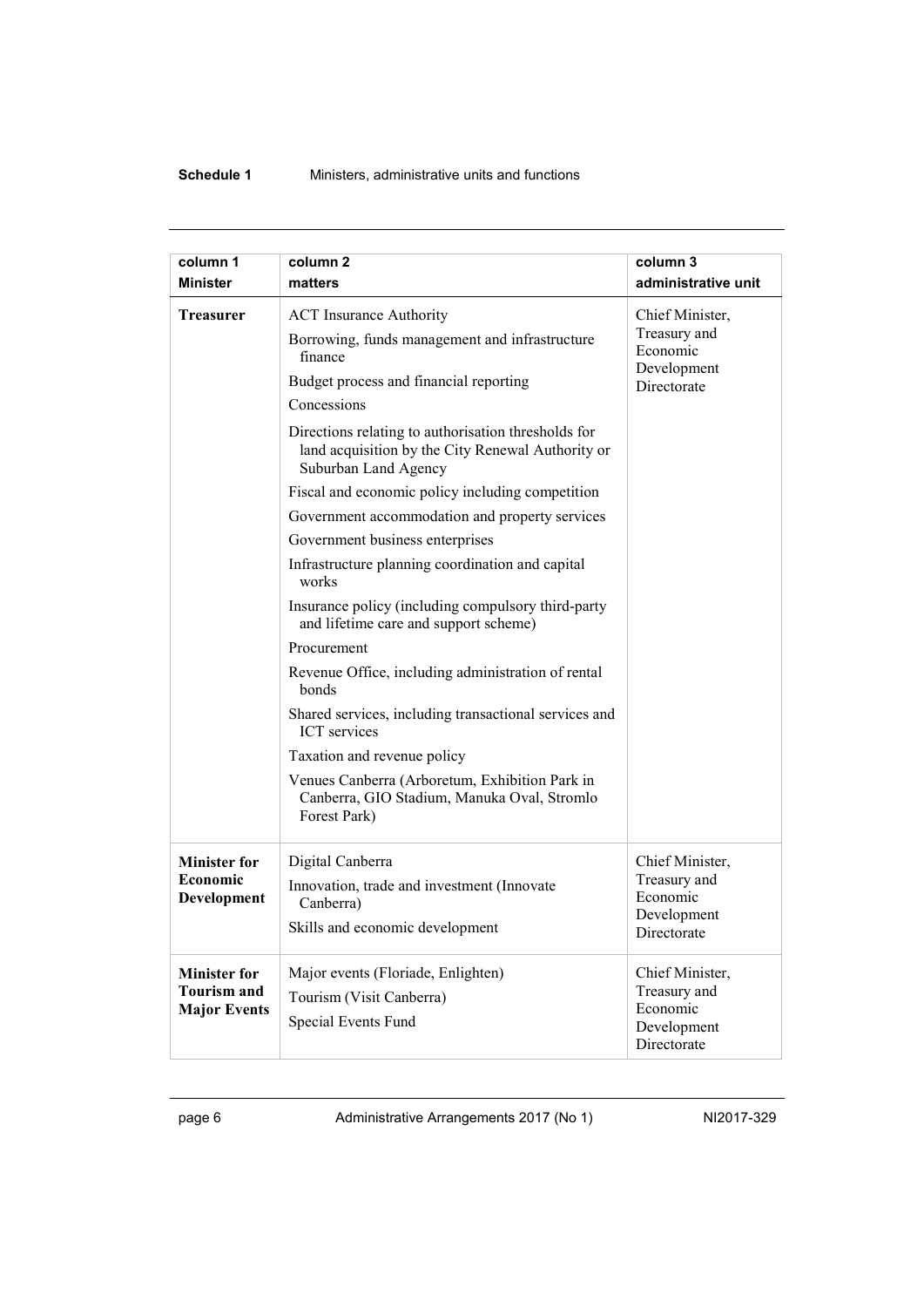| column 1<br><b>Minister</b>                                                             | column <sub>2</sub><br>matters                                                                                                                                                                   | column 3<br>administrative unit                                            |
|-----------------------------------------------------------------------------------------|--------------------------------------------------------------------------------------------------------------------------------------------------------------------------------------------------|----------------------------------------------------------------------------|
| <b>Minister for</b><br><b>Education</b><br>and Early<br><b>Childhood</b><br>Development | Childcare services and regulation<br>Education (including early childhood education)<br>Government and non-government schools                                                                    | <b>Education Directorate</b>                                               |
| <b>Minister for</b><br><b>Housing and</b><br>Suburban<br>Development                    | Homelessness services<br>Housing policy and services<br>Housing sector regulation<br>Public housing asset management                                                                             | <b>Community Services</b><br>Directorate                                   |
|                                                                                         | Affordable housing<br>Public housing renewal program<br>Suburban land development<br>Suburban Land Agency (with the exception of those<br>matters assigned to the Minister for Urban<br>Renewal) | Environment,<br>Planning and<br>Sustainable<br>Development<br>Directorate  |
| <b>Minister for</b><br>the Prevention<br>of Domestic<br>and Family<br><b>Violence</b>   | Family Safety (Coordinator-General)                                                                                                                                                              | <b>Community Services</b><br>Directorate                                   |
|                                                                                         | Domestic Violence Agencies                                                                                                                                                                       | Justice and<br><b>Community Safety</b><br>Directorate                      |
| <b>Minister for</b><br>Women                                                            | Women's affairs policy and services                                                                                                                                                              | <b>Community Services</b><br>Directorate                                   |
| <b>Minister for</b><br>Sport and<br>Recreation                                          | Elite sporting performance agreements<br>Sport and recreation (Active Canberra)<br>Aquatic facilities management                                                                                 | Chief Minister,<br>I reasury and<br>Economic<br>Development<br>Directorate |
|                                                                                         | Sports ground management                                                                                                                                                                         | Transport Canberra<br>and City Services<br>Directorate                     |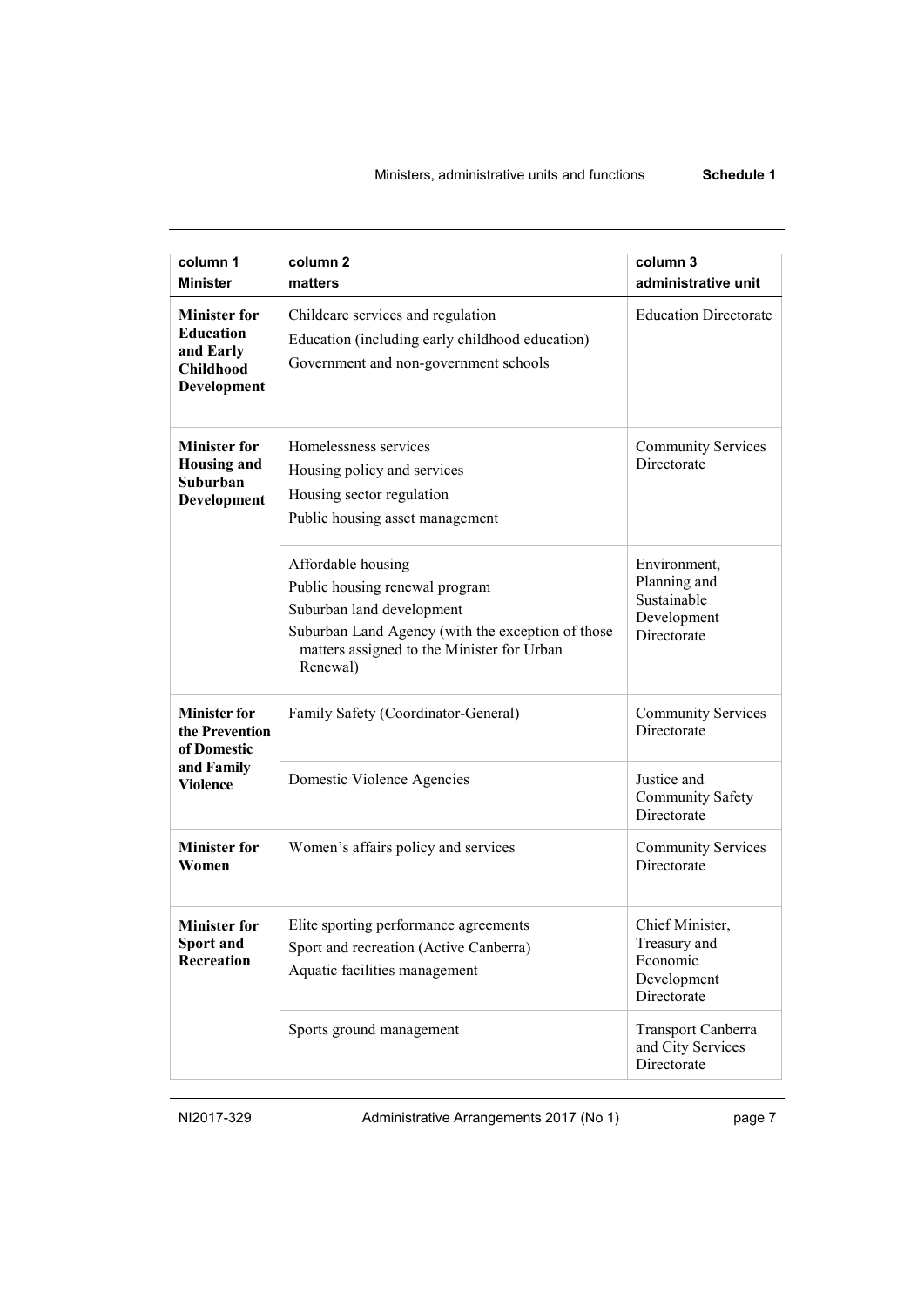| column 1<br><b>Minister</b>                                       | column <sub>2</sub><br>matters                          | column 3<br>administrative unit                       |
|-------------------------------------------------------------------|---------------------------------------------------------|-------------------------------------------------------|
|                                                                   |                                                         |                                                       |
| <b>Minister for</b><br><b>Health</b> and                          | Acute health services                                   | <b>Health Directorate</b>                             |
| Wellbeing                                                         | Aged care and rehabilitation services                   |                                                       |
|                                                                   | Cancer services                                         |                                                       |
|                                                                   | Child health development                                |                                                       |
|                                                                   | Community health services                               |                                                       |
|                                                                   | Drug and alcohol policy and services                    |                                                       |
|                                                                   | Health policy (excluding mental health policy)          |                                                       |
|                                                                   | Local hospital network                                  |                                                       |
|                                                                   | Population health and preventative health services      |                                                       |
| <b>Minister for</b>                                               | Active travel                                           | Transport Canberra                                    |
| <b>Transport</b>                                                  | Community transport                                     | and City Services<br>Directorate                      |
| and City<br><b>Services</b>                                       | Municipal services                                      |                                                       |
|                                                                   | Roads ACT                                               |                                                       |
|                                                                   | Transport Canberra (including ACTION and light<br>rail) |                                                       |
|                                                                   | Transport planning and reform                           |                                                       |
|                                                                   | Waste policy                                            |                                                       |
| <b>Minister for</b><br>Higher                                     | Higher education and research (Innovate Canberra)       | Chief Minister,<br>Treasury and                       |
| Education,                                                        | State Training Authority (Skills Canberra)              | Economic                                              |
| <b>Training and</b><br><b>Research</b>                            | Vocational education and training                       | Development<br>Directorate                            |
|                                                                   |                                                         |                                                       |
| <b>Minister for</b><br>Police and<br>Emergency<br><b>Services</b> | Emergency services and policing                         | Justice and<br><b>Community Safety</b><br>Directorate |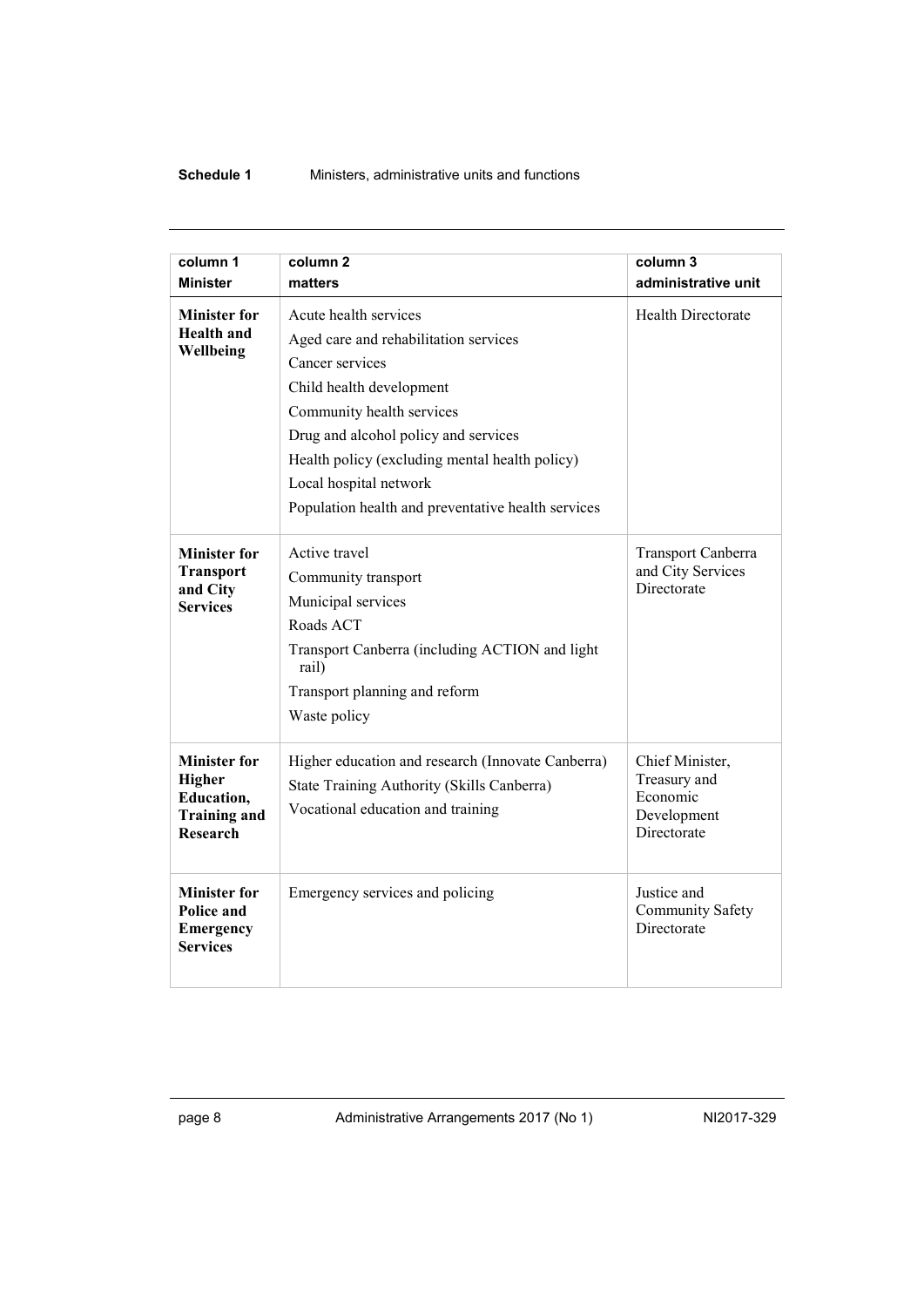| column 1<br><b>Minister</b>                                      | column <sub>2</sub><br>matters                                                                                                                                                                                                                                                           | column 3<br>administrative unit                                           |
|------------------------------------------------------------------|------------------------------------------------------------------------------------------------------------------------------------------------------------------------------------------------------------------------------------------------------------------------------------------|---------------------------------------------------------------------------|
| <b>Minister for</b><br>the<br><b>Environment</b><br>and Heritage | Environment protection policy<br>Heritage<br>Land management and stewardship<br>Parks and Conservation<br>Support to the Conservator of Flora and Fauna<br>Water policy and water efficiency programs                                                                                    | Environment,<br>Planning and<br>Sustainable<br>Development<br>Directorate |
| <b>Minister for</b><br><b>Planning and</b><br>Land<br>Management | Asbestos (Coordinator General)<br>Chief engineer<br>Government architect<br>Parking<br>Planning and development<br>Strategic land use<br>Survey and leasing<br>Land release policy (including the land release<br>program)                                                               | Environment,<br>Planning and<br>Sustainable<br>Development<br>Directorate |
| <b>Minister for</b><br>Urban<br>Renewal                          | Major land and property project facilitation<br>Suburban Land Agency (as it relates to sites outside<br>of greenfield developments and declared urban<br>renewal precincts)                                                                                                              | Environment,<br>Planning and<br>Sustainable<br>Development<br>Directorate |
| Attorney-<br>General                                             | Administration of justice, civil and criminal law<br>Electoral policy<br>Policy relating to incorporation of associations<br>Policy relating to liquor<br>Policy relating to security<br>Policy relating to the registration of land titles and<br>tenancies<br>Racing and gaming policy | Justice and<br><b>Community Safety</b><br>Directorate                     |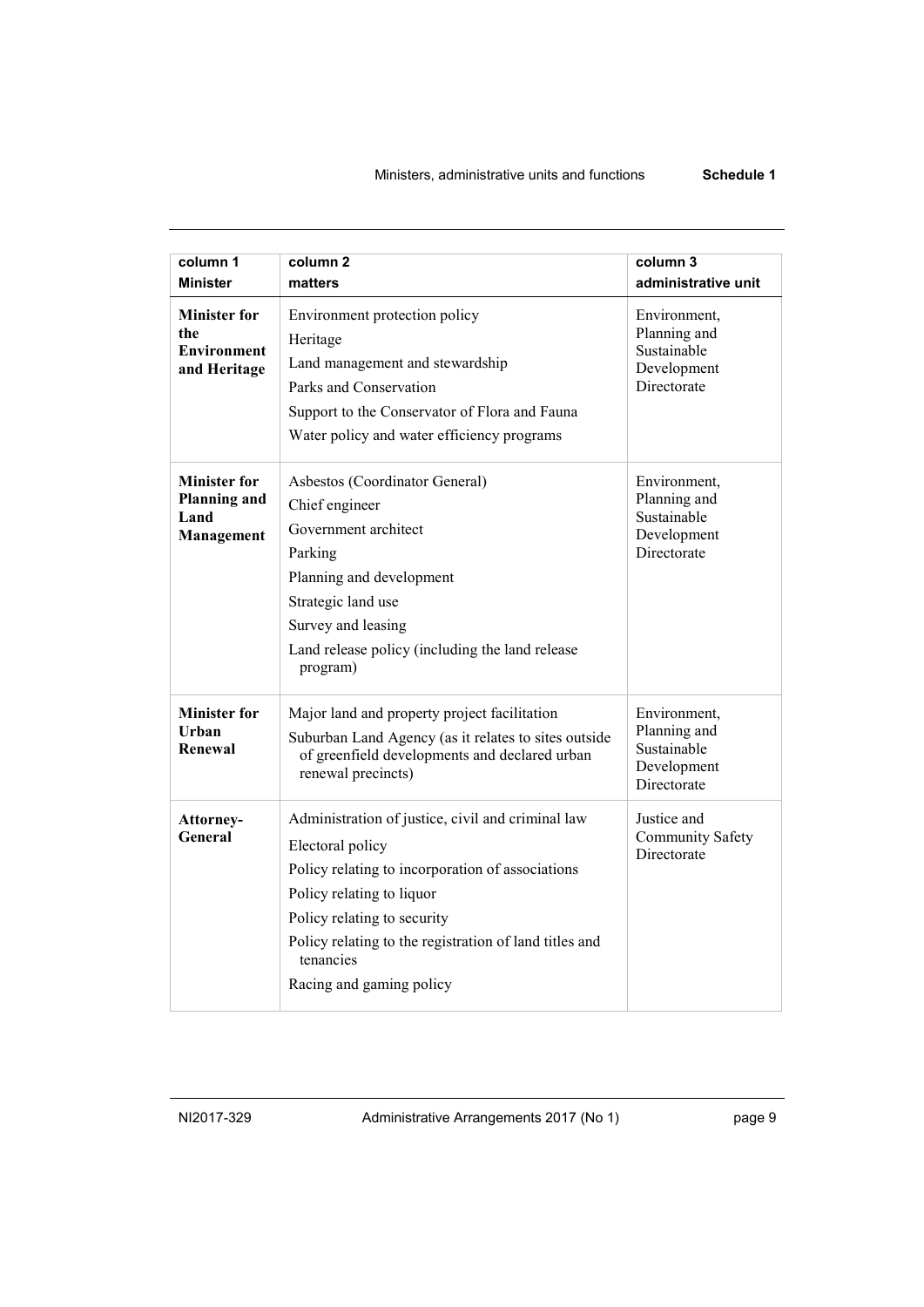| column 1<br><b>Minister</b>                                                                                       | column <sub>2</sub><br>matters                                                                                                                                                                                                                                                                                                                                                                                                                                                                                                                                                                                          | column 3<br>administrative unit                                           |
|-------------------------------------------------------------------------------------------------------------------|-------------------------------------------------------------------------------------------------------------------------------------------------------------------------------------------------------------------------------------------------------------------------------------------------------------------------------------------------------------------------------------------------------------------------------------------------------------------------------------------------------------------------------------------------------------------------------------------------------------------------|---------------------------------------------------------------------------|
| <b>Minister for</b><br><b>Regulatory</b><br><b>Services</b>                                                       | Access Canberra<br>Building, utilities, land and lease regulation*<br>Electricity and natural gas, water and sewerage<br>industry technical regulation*<br>Environment protection and water regulation*<br>Fair trading and registration, inspection and<br>regulatory services (including transport regulation<br>and licensing)*<br>Food safety licensing and regulation*<br>Occupational licensing*<br>Public unleased land regulation (permits)*<br>Racing and gaming regulation*<br>Registration of civil unions, domestic relationships<br>and parentage*<br>Regulatory reform<br>Small business<br>WorkSafe ACT* | Chief Minister,<br>Treasury and<br>Economic<br>Development<br>Directorate |
|                                                                                                                   | * this is a matter relating to Access Canberra (see Public Sector Management Act 1994, s 21 (8),                                                                                                                                                                                                                                                                                                                                                                                                                                                                                                                        |                                                                           |
| def <i>relevant matter</i> , par (b))<br><b>Minister for</b><br>the Arts and<br><b>Community</b><br><b>Events</b> | ACT events fund<br>Art and cultural policy and services (Cultural<br>Canberra)<br>Community events                                                                                                                                                                                                                                                                                                                                                                                                                                                                                                                      | Chief Minister,<br>Treasury and<br>Economic<br>Development<br>Directorate |
| <b>Minister for</b><br><b>Veterans</b> and<br><b>Seniors</b>                                                      | Seniors and ageing policy<br>Veterans                                                                                                                                                                                                                                                                                                                                                                                                                                                                                                                                                                                   | <b>Community Services</b><br>Directorate                                  |
| <b>Minister for</b><br><b>Climate</b><br>Change and<br>Sustainability                                             | Climate change policy<br>Energy policy and energy efficiency programs<br>Government sustainability                                                                                                                                                                                                                                                                                                                                                                                                                                                                                                                      | Environment,<br>Planning and<br>Sustainable<br>Development<br>Directorate |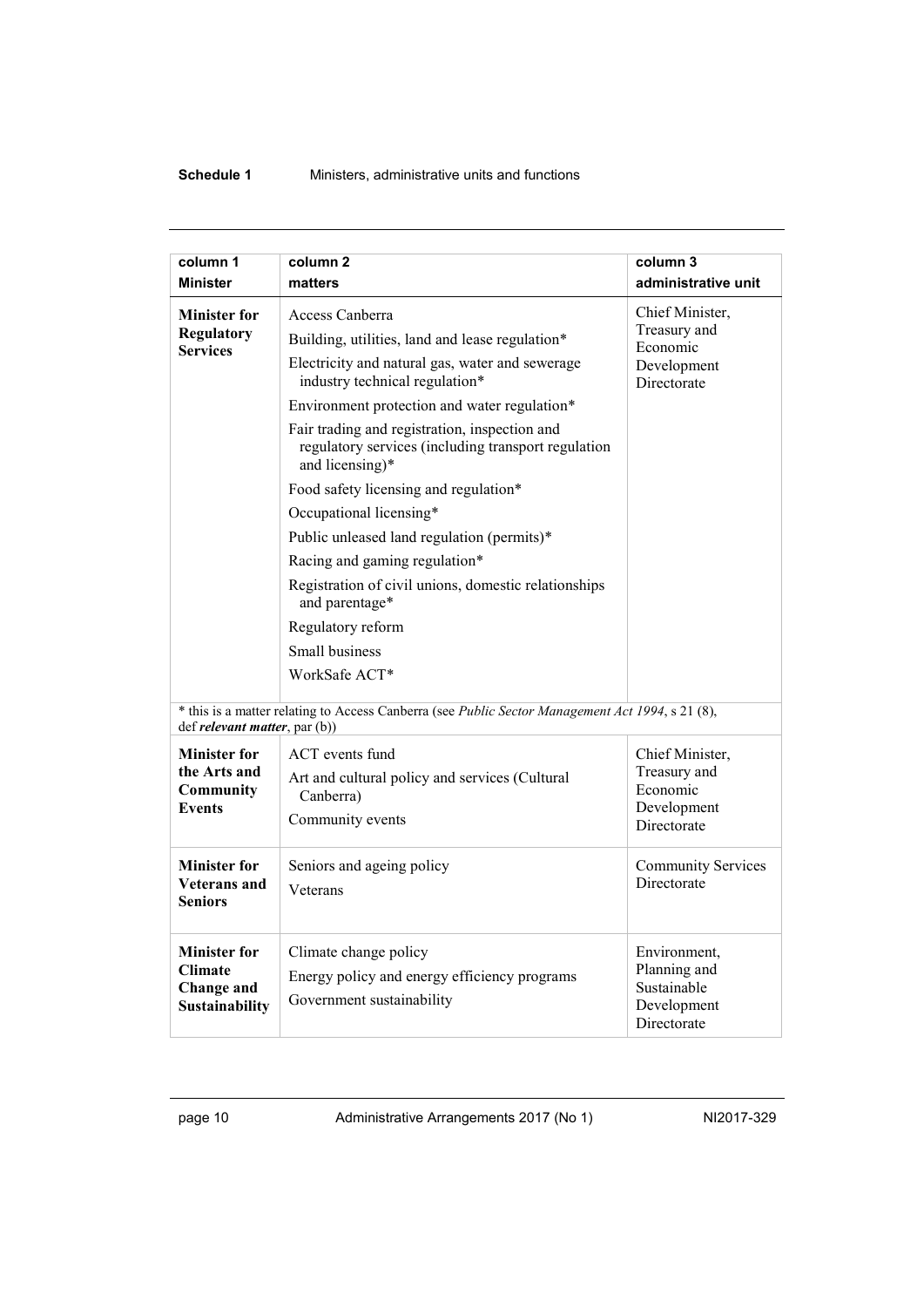| column 1                                                  | column <sub>2</sub>                                                                                                                                       | column 3                                              |
|-----------------------------------------------------------|-----------------------------------------------------------------------------------------------------------------------------------------------------------|-------------------------------------------------------|
| <b>Minister</b>                                           | matters                                                                                                                                                   | administrative unit                                   |
| <b>Minister for</b>                                       | <b>ACT Human Rights Commission</b>                                                                                                                        | Justice and                                           |
| Justice,<br>Consumer<br>Affairs and<br><b>Road Safety</b> | Fair trading policy relating to Australian consumer<br>law, fuel prices and licensing motor vehicle<br>repairers                                          | <b>Community Safety</b><br>Directorate                |
|                                                           | Justice reinvestment                                                                                                                                      |                                                       |
|                                                           | Policy for administration of human rights                                                                                                                 |                                                       |
|                                                           | Policy relating to civil unions                                                                                                                           |                                                       |
|                                                           | Policy relating to prostitution                                                                                                                           |                                                       |
|                                                           | Policy relating to retirement villages, egg labelling,<br>sale of goods and uncollected goods                                                             |                                                       |
|                                                           | Policy relating to the licensing of agents, hawkers,<br>pawnbrokers, motor vehicle dealers, second-hand<br>dealers, x-films                               |                                                       |
|                                                           | Policy relating to the registration of deeds, births,<br>deaths, parentage, marriages, civil unions,<br>domestic relationships and charitable collections |                                                       |
|                                                           | Policy relating to transport regulation and safety                                                                                                        |                                                       |
|                                                           | Reducing recidivism                                                                                                                                       |                                                       |
|                                                           | Restorative justice                                                                                                                                       |                                                       |
|                                                           | Sentence Administration Board                                                                                                                             |                                                       |
|                                                           | Victims of Crime Commissioner                                                                                                                             |                                                       |
| <b>Minister for</b><br><b>Corrections</b>                 | Corrective services                                                                                                                                       | Justice and<br><b>Community Safety</b><br>Directorate |
|                                                           | Justice Health                                                                                                                                            | <b>Health Directorate</b>                             |
| <b>Minister for</b><br>Mental<br>Health                   | Mental health services, facilities, policy and<br>programs                                                                                                | <b>Health Directorate</b>                             |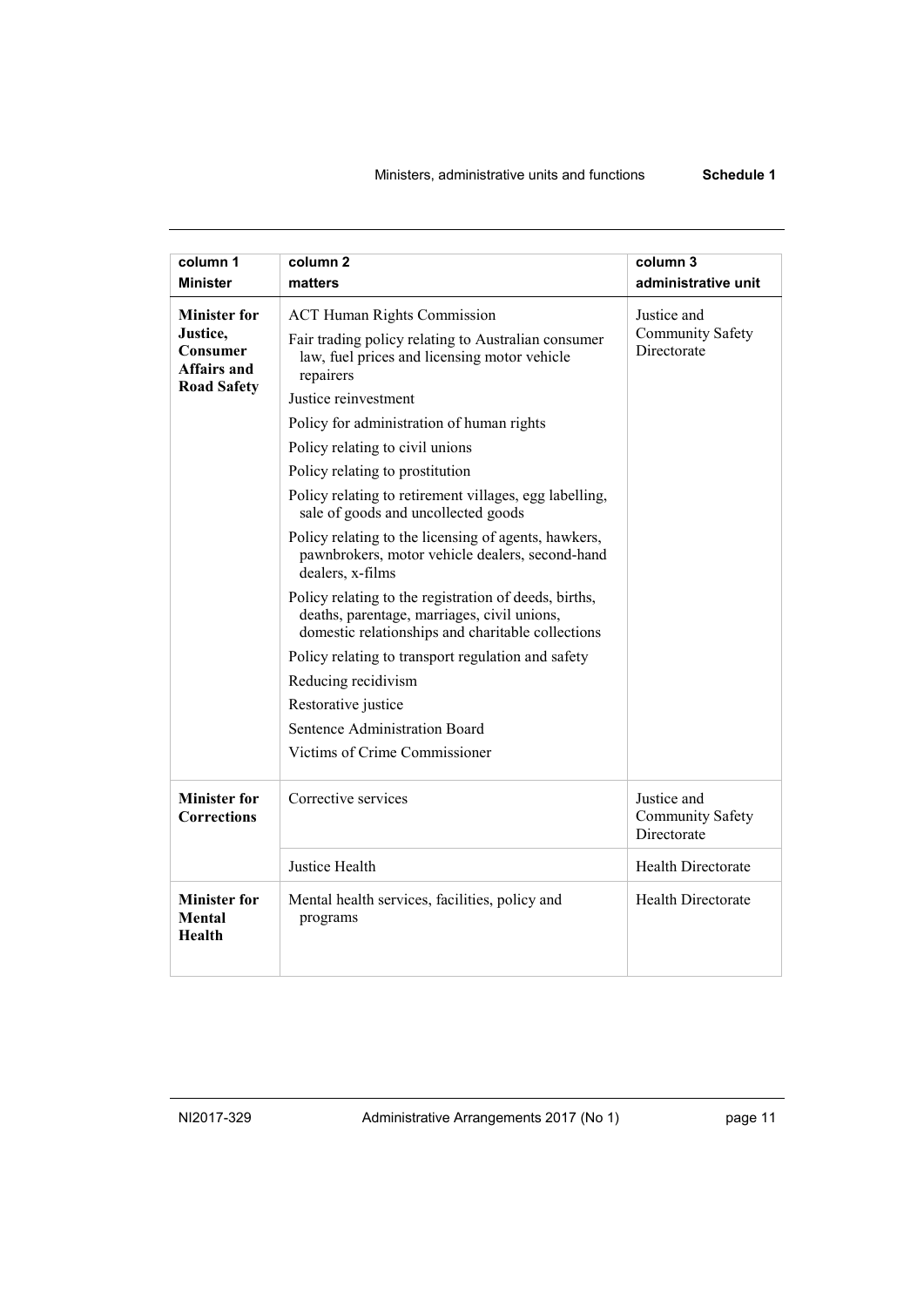| column 1                               | column <sub>2</sub>                                                                   | column 3                                 |
|----------------------------------------|---------------------------------------------------------------------------------------|------------------------------------------|
| <b>Minister</b>                        | matters                                                                               | administrative unit                      |
| <b>Minister for</b><br>Community       | <b>Better Services initiative</b>                                                     | <b>Community Services</b><br>Directorate |
| <b>Services and</b>                    | Community recovery policy and services                                                |                                          |
| Social                                 | Community sector policy and services                                                  |                                          |
| <b>Inclusion</b>                       | Community sector reform program                                                       |                                          |
|                                        | Human Services Blueprint                                                              |                                          |
|                                        | Social inclusion and equality                                                         |                                          |
| <b>Minister for</b><br>Disability,     | Children, young people and family policy and<br>services                              | <b>Community Services</b><br>Directorate |
| <b>Children</b> and<br>Youth           | Children and young people protection (including<br>youth justice) policy and services |                                          |
|                                        | Disability policy                                                                     |                                          |
|                                        | Disability reform and services                                                        |                                          |
|                                        | Therapy services                                                                      |                                          |
|                                        | Youth affairs policy                                                                  |                                          |
| <b>Minister for</b>                    | Aboriginal and Torres Strait Islander affairs policy                                  | <b>Community Services</b>                |
| Aboriginal<br>and Torres               | and services                                                                          | Directorate                              |
| <b>Strait</b>                          | Aboriginal and Torres Strait Islander Elected Body<br>secretariat                     |                                          |
| <b>Islander</b><br><b>Affairs</b>      |                                                                                       |                                          |
|                                        |                                                                                       |                                          |
| <b>Minister for</b>                    | Multicultural affairs policy and services                                             | <b>Community Services</b>                |
| <b>Multicultural</b><br><b>Affairs</b> |                                                                                       | Directorate                              |
|                                        |                                                                                       |                                          |
| <b>Minister for</b><br>Workplace       | ACT Public Sector workers compensation<br>improvement                                 | Chief Minister,<br>Treasury and          |
| <b>Safety</b> and                      | Private sector industrial relations and workers                                       | Economic                                 |
| <b>Industrial</b>                      | compensation                                                                          | Development                              |
| <b>Relations</b>                       | Work safety policy                                                                    | Directorate                              |
|                                        |                                                                                       |                                          |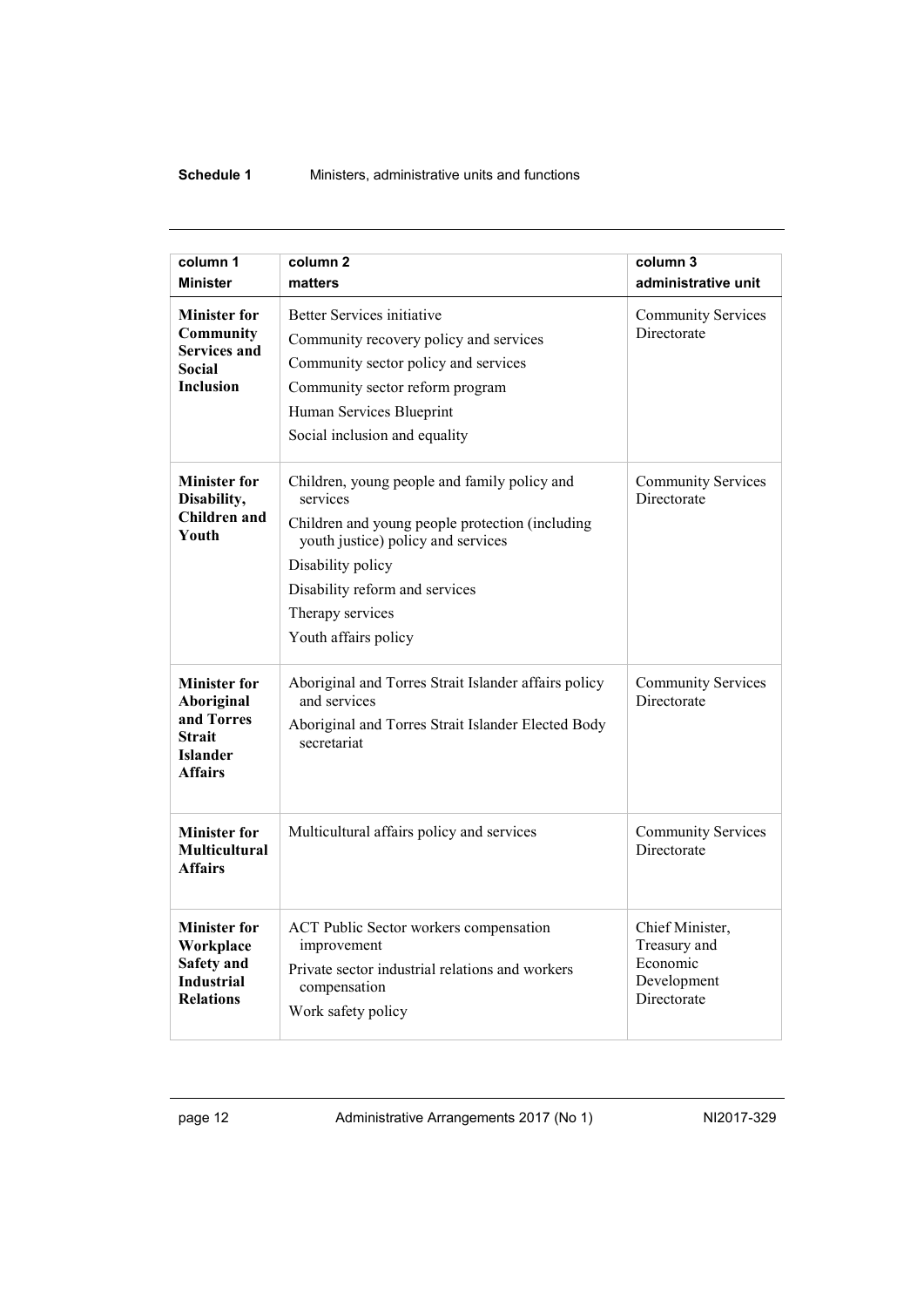## <span id="page-16-0"></span>**Schedule 2 Enactments**

(see s 4-7)

## <span id="page-16-1"></span>**Part 2.1 Chief Minister, Treasury and Economic Development Directorate**

### **Chief Minister**

| Annual Reports (Government Agencies) Act 2004                      |
|--------------------------------------------------------------------|
| Auditor-General Act 1996                                           |
| Australian Capital Territory (Ministers) Act 2013                  |
| Australian Capital Territory (Self-Government) Act 1988 (Cwlth)    |
| City of Canberra Arms Act 1932                                     |
| Government Agencies (Campaign Advertising) Act 2009                |
| Inquiries Act 1991                                                 |
| Legislative Assembly (Broadcasting) Act 2001                       |
| Legislative Assembly (Members' Staff) Act 1989                     |
| Legislative Assembly (Office of the Legislative Assembly) Act 2012 |
| Legislative Assembly Precincts Act 2001                            |
| Ombudsman Act 1989                                                 |
| Public Interest Disclosure Act 2012                                |
| Public Sector Management Act 1994                                  |
| <b>Remuneration Tribunal Act 1995</b>                              |
| Royal Commissions Act 1991                                         |
| Territory Records Act 2002                                         |

### **Minister for Economic Development**

Mutual Recognition (Australian Capital Territory) Act 1992

Trans-Tasman Mutual Recognition Act 1997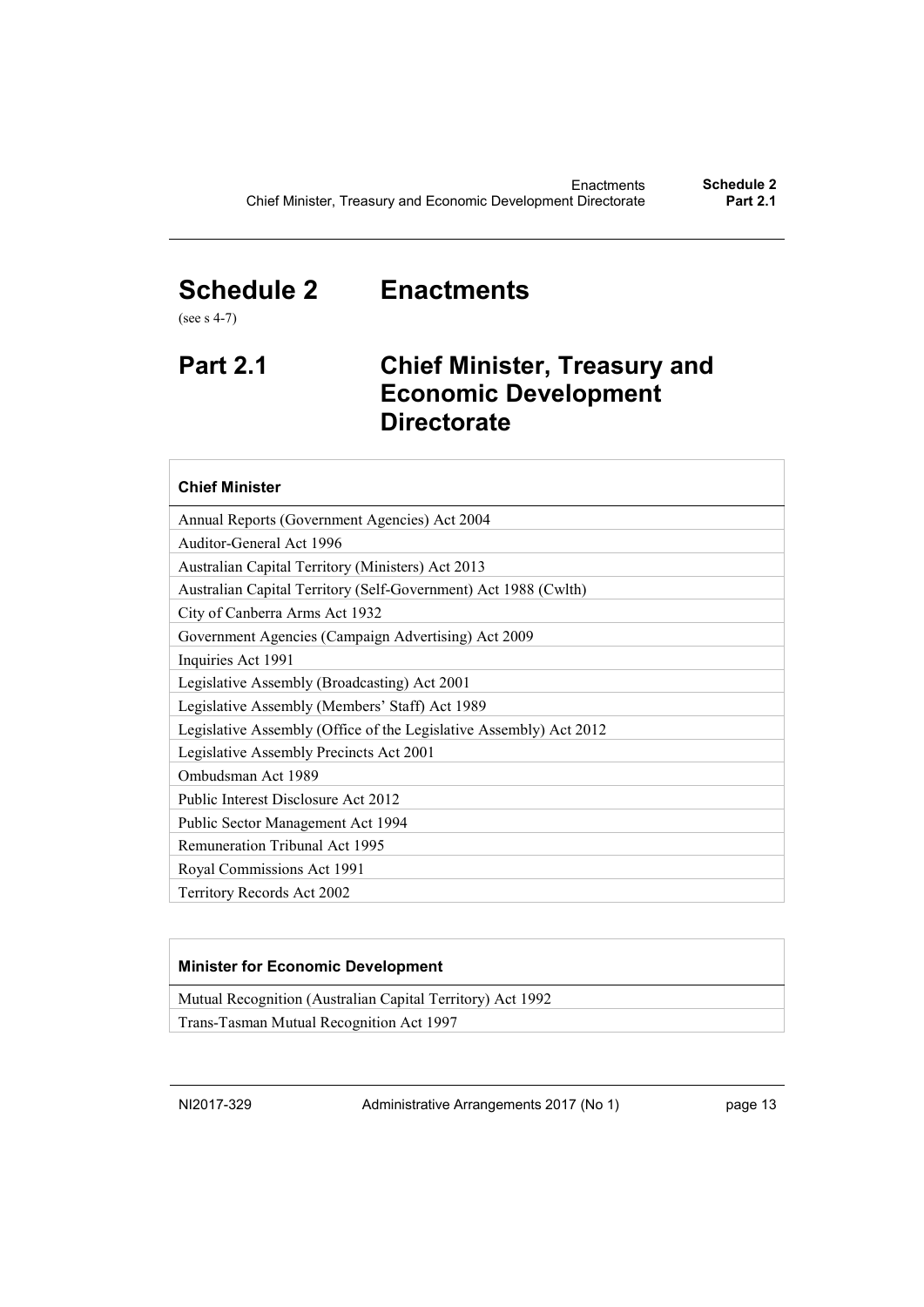#### **Schedule 2** Enactments<br> **Part 2.1** Chief Ministe **Chief Minister, Treasury and Economic Development Directorate**

#### **Minister for the Arts and Community Events**

Cultural Facilities Corporation Act 1997

#### **Minister for Sport and Recreation**

Boxing Control Act 1993

Drugs in Sport Act 1999

Nudity Act 1976

Public Pools Act 2015

### **Minister for Higher Education, Training and Research**

Building and Construction Industry Training Levy Act 1999

Canberra Institute of Technology Act 1987

Training and Tertiary Education Act 2003, except section 26

University of Canberra Act 1989

#### **Treasurer**

ACTEW/AGL Partnership Facilitation Act 2000

Appropriation Acts

City Renewal Authority and Suburban Land Agency Act 2017, section 63

Competition Policy Reform Act 1996

Duties Act 1999

Election Commitments Costing Act 2012

Emergencies Act 2004, schedule 1

Financial Agreement Act 1994

Financial Management Act 1996

Financial Sector Reform (ACT) Act 1999

First Home Owner Grant Act 2000

Government Procurement Act 2001

page 14 Administrative Arrangements 2017 (No 1) NI2017-329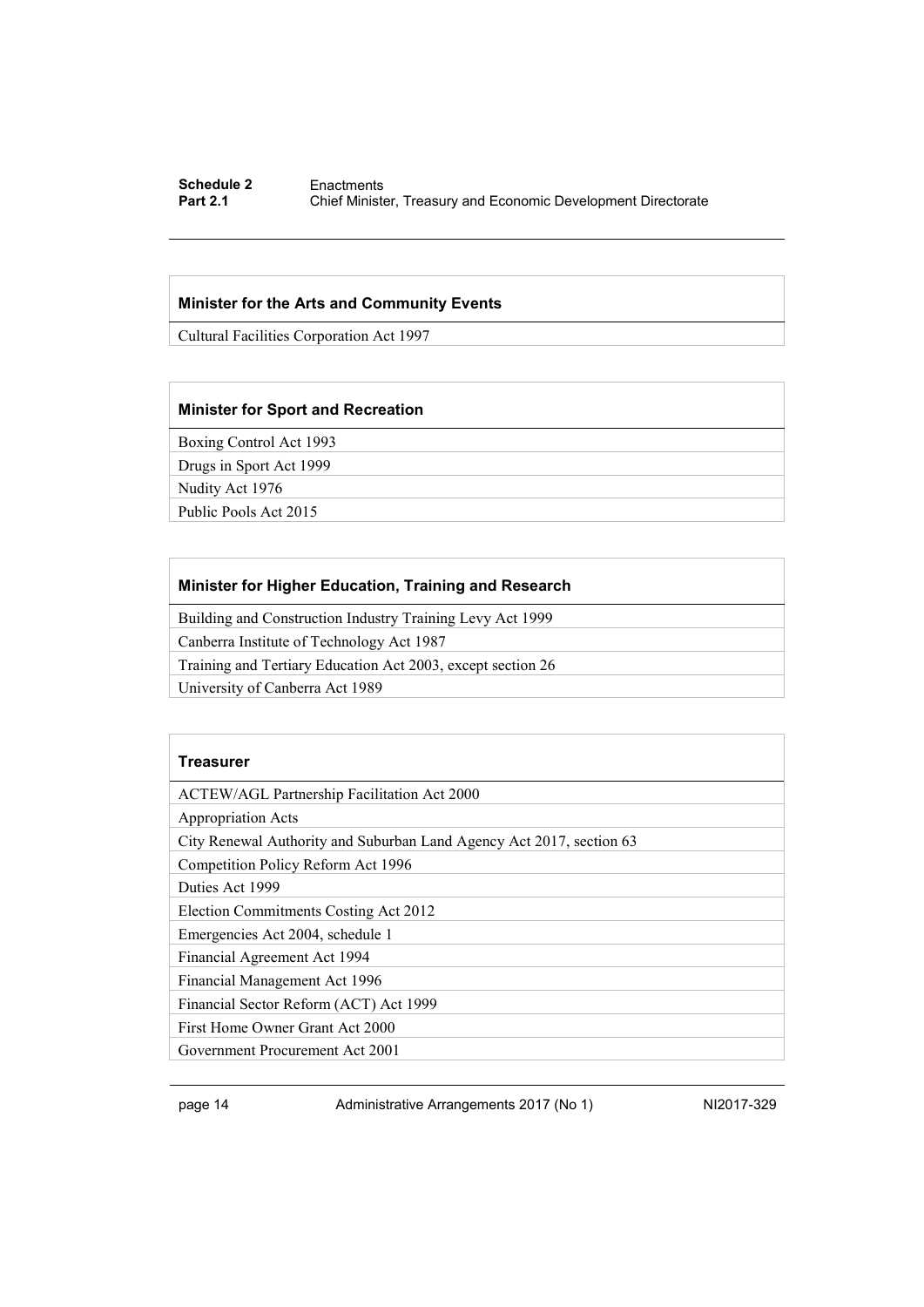| Treasurer                                                  |
|------------------------------------------------------------|
| Independent Competition and Regulatory Commission Act 1997 |
| Insurance Authority Act 2005                               |
| Land Rent Act 2008                                         |
| Land Tax Act 2004                                          |
| Legislation Act 2001, chapter 5                            |
| Legislative Assembly (Members' Superannuation) Act 1991    |
| Lifetime Care and Support (Catastrophic Injuries) Act 2014 |
| Motor Sport (Public Safety) Act 2006                       |
| Payroll Tax Act 2011                                       |
| Rates Act 2004                                             |
| Road Transport (Third-Party Insurance) Act 2008            |
| <b>Taxation Administration Act 1999</b>                    |
| Taxation (Government Business Enterprises) Act 2003        |
| Territory-owned Corporations Act 1990                      |
| Territory Superannuation Provision Protection Act 2000     |
| Utilities Act 2000, part 3A                                |
| Utilities (Network Facilities Tax) Act 2006                |

### **Minister for Workplace Safety and Industrial Relations**

Dangerous Goods (Road Transport) Act 2009

Dangerous Substances Act 2004, except chapter 3A

Holidays Act 1958

Long Service Leave Act 1976

Long Service Leave (Portable Schemes) Act 2009

Machinery Act 1949

Scaffolding and Lifts Act 1912

Standard Time and Summer Time Act 1972

Workers Compensation Act 1951

Work Health and Safety Act 2011

Workplace Privacy Act 2011

NI2017-329 Administrative Arrangements 2017 (No 1) page 15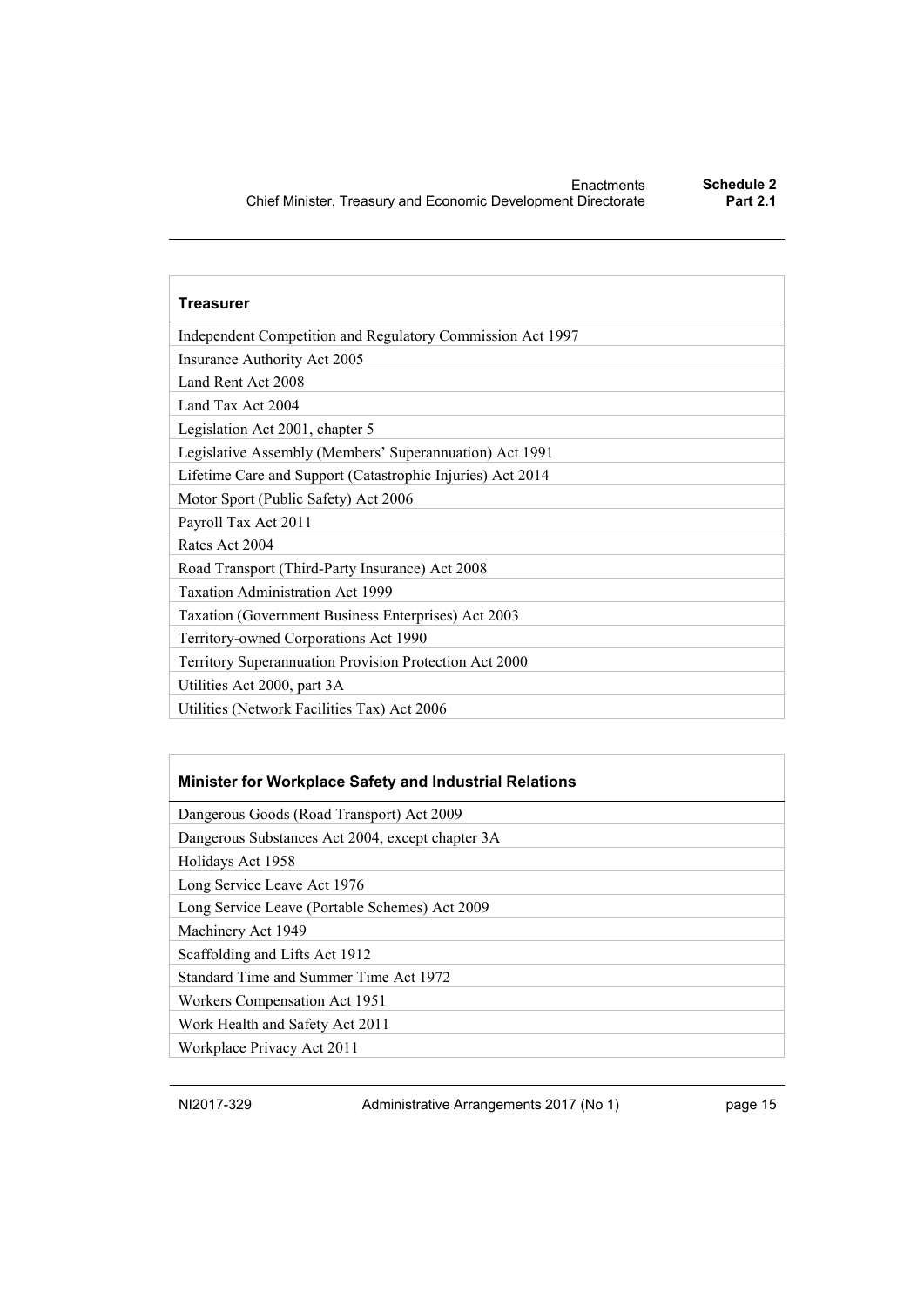## <span id="page-19-0"></span>**Part 2.2 Health Directorate**

| Minister for Health and Wellbeing                                      |  |  |
|------------------------------------------------------------------------|--|--|
| Blood Donation (Transmittable Diseases) Act 1985                       |  |  |
| Drugs of Dependence Act 1989                                           |  |  |
| Epidemiological Studies (Confidentiality) Act 1992                     |  |  |
| Food Act 2001                                                          |  |  |
| Gene Technology Act 2003                                               |  |  |
| Gene Technology (GM Crop Moratorium) Act 2004                          |  |  |
| Health Act 1993                                                        |  |  |
| Health (National Health Funding Pool and Administration) Act 2013      |  |  |
| Health Practitioner Regulation National Law (ACT) Act 2010             |  |  |
| Health Professionals (Special Events Exemptions) Act 2000              |  |  |
| Health Records (Privacy and Access) Act 1997                           |  |  |
| Human Cloning and Embryo Research Act 2004                             |  |  |
| Intoxicated People (Care and Protection) Act 1994                      |  |  |
| Medicines, Poisons and Therapeutic Goods Act 2008                      |  |  |
| Public Health Act 1997                                                 |  |  |
| Radiation Protection Act 2006                                          |  |  |
| Smoke-Free Public Places Act 2003                                      |  |  |
| Smoking in Cars with Children (Prohibition) Act 2011                   |  |  |
| Supervised Injecting Place Trial Act 1999, except sections 7, 8 and 13 |  |  |
| Tobacco and Other Smoking Products Act 1927                            |  |  |
| Transplantation and Anatomy Act 1978                                   |  |  |

### **Minister for Mental Health**

Mental Health Act 2015, except pt 7.2, chapters 10 and 11 and sections 267, 268 and 269 Mental Health (Secure Facilities) Act 2016

page 16 Administrative Arrangements 2017 (No 1) NI2017-329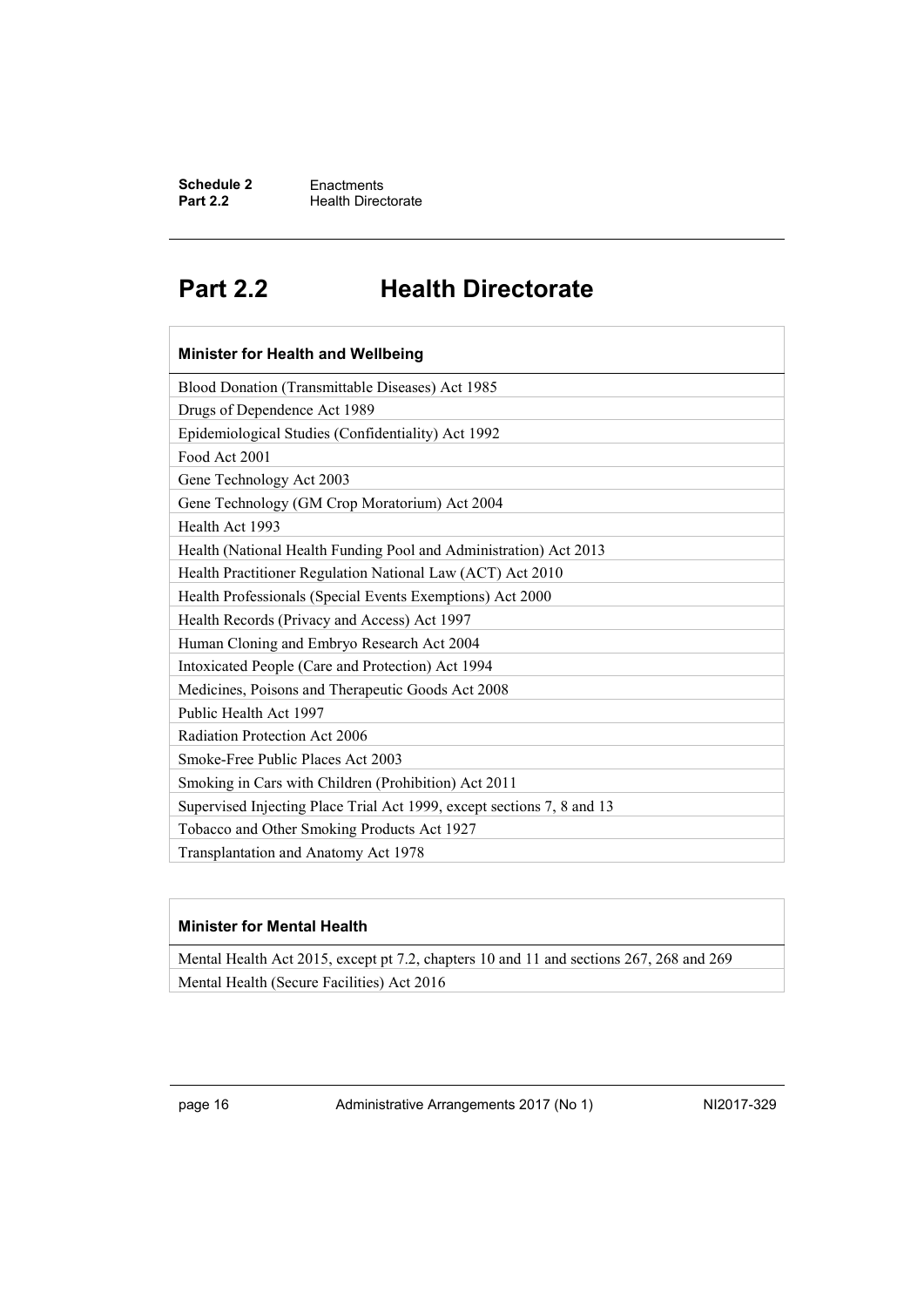## <span id="page-20-0"></span>**Part 2.3 Education Directorate**

| Minister for Education and Early Childhood Development |  |
|--------------------------------------------------------|--|
|--------------------------------------------------------|--|

ACT Teacher Quality Institute Act 2010

Board of Senior Secondary Studies Act 1997

Children and Young People Act 2008, chapter 20

Education Act 2004

Education and Care Services National Law (ACT) Act 2011

Training and Tertiary Education Act 2003, section 26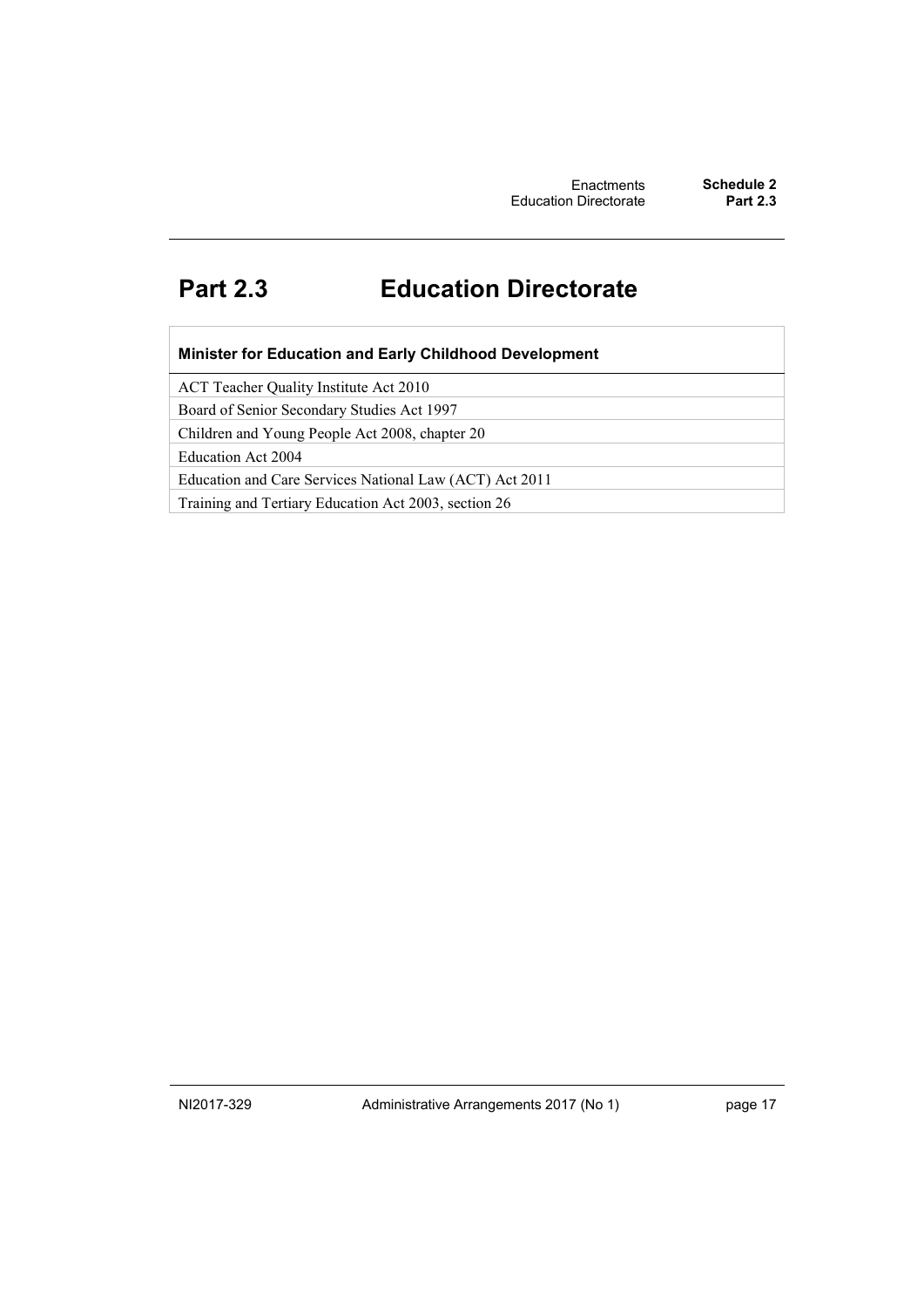## <span id="page-21-0"></span>**Part 2.4 Justice and Community Safety Directorate**

| <b>Attorney-General</b>                                      |  |  |  |
|--------------------------------------------------------------|--|--|--|
| ACT Civil and Administrative Tribunal Act 2008               |  |  |  |
| Act of Settlement 1700 12 & 13 Will 3 c 2                    |  |  |  |
| Administration and Probate Act 1929                          |  |  |  |
| Administrative Decisions (Judicial Review) Act 1989          |  |  |  |
| Age of Majority Act 1974                                     |  |  |  |
| Anglican Church of Australia Constitution Act 1961           |  |  |  |
| Anglican Church of Australia Constitutions Act 1902          |  |  |  |
| Anglican Church of Australia Trust Property Act 1917         |  |  |  |
| Anglican Church of Australia Trust Property Act 1928         |  |  |  |
| Associations Incorporation Act 1991                          |  |  |  |
| Australian-American Educational Foundation Act 1966          |  |  |  |
| Australian Capital Territory (Legislative Assembly) Act 2014 |  |  |  |
| Australian Crime Commission (ACT) Act 2003                   |  |  |  |
| Bail Act 1992                                                |  |  |  |
| Bill of Rights 1688 1 Will & Mary sess 2 c 2                 |  |  |  |
| Casino Control Act 2006                                      |  |  |  |
| Civil Law (Property) Act 2006                                |  |  |  |
| Civil Law (Sale of Residential Property) Act 2003            |  |  |  |
| Civil Law (Wrongs) Act 2002                                  |  |  |  |
| Commercial Arbitration Act 2017                              |  |  |  |
| Common Boundaries Act 1981                                   |  |  |  |
| Confiscation of Criminal Assets Act 2003                     |  |  |  |
| Coroners Act 1997                                            |  |  |  |
| <b>Court Procedures Act 2004</b>                             |  |  |  |
| Crimes Act 1900                                              |  |  |  |
| Crimes (Assumed Identities) Act 2009                         |  |  |  |
| Crimes (Controlled Operations) Act 2008                      |  |  |  |

page 18 Administrative Arrangements 2017 (No 1) NI2017-329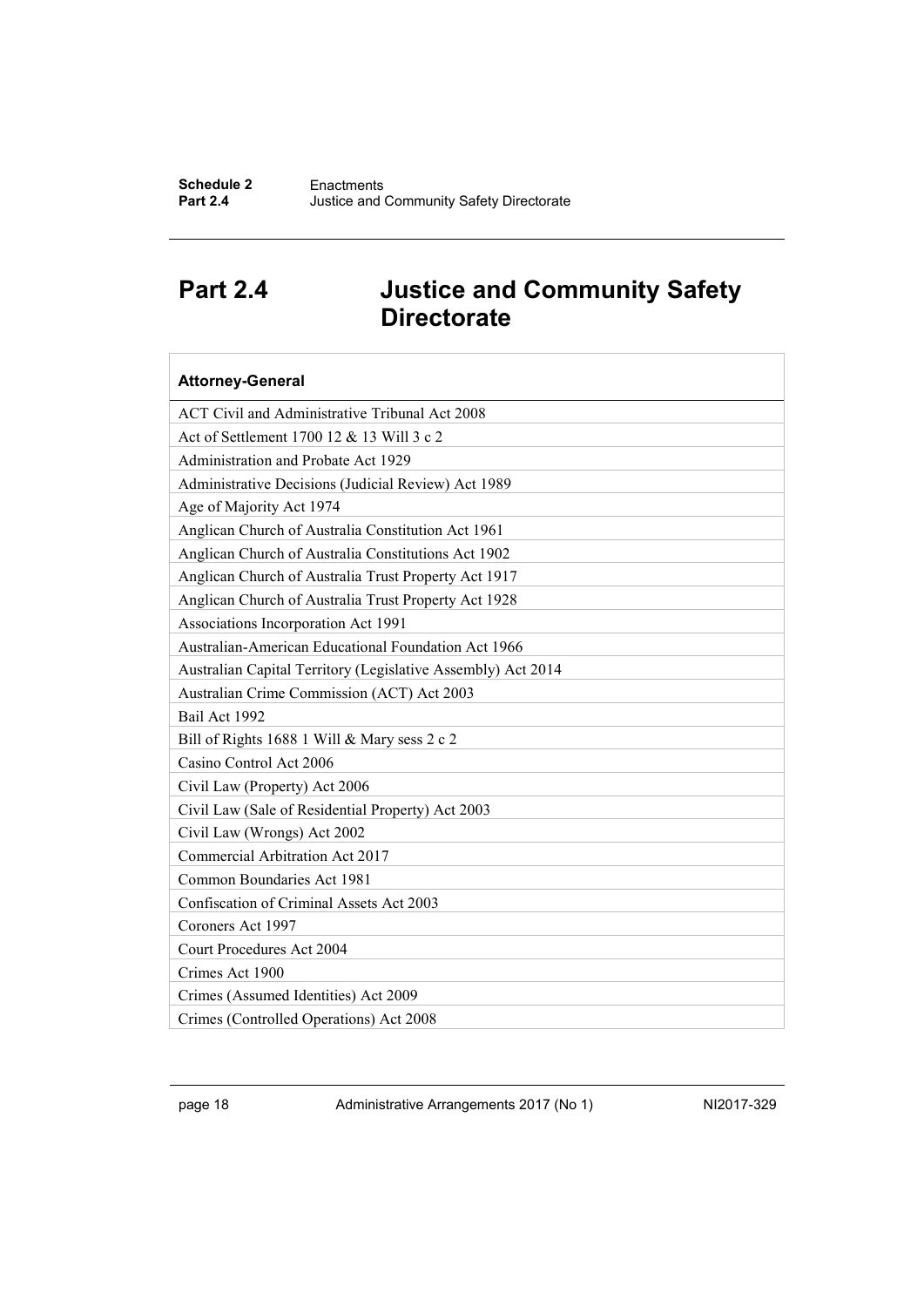| <b>Attorney-General</b>                             |  |  |
|-----------------------------------------------------|--|--|
| Crimes (Forensic Procedures) Act 2000               |  |  |
| Crimes (Protection of Witness Identity) Act 2011    |  |  |
| Crimes (Sentence Administration) Act 2005, part 8.1 |  |  |
| Crimes (Sentencing) Act 2005                        |  |  |
| Crimes (Surveillance Devices) Act 2010              |  |  |
| Criminal and Civil Justice 1351 25 Edw 3 St 5 c 4   |  |  |
| Criminal Code 2002                                  |  |  |
| Director of Public Prosecutions Act 1990            |  |  |
| Due Process of Law Act 1354 28 Edw 3 c 3            |  |  |
| Due Process of Law Act 1368 42 Edw 3 c 3            |  |  |
| Electoral Act 1992                                  |  |  |
| Electronic Transactions Act 2001                    |  |  |
| Enforcement of Public Interests Act 1973            |  |  |
| Evidence Act 2011                                   |  |  |
| Evidence (Miscellaneous Provisions) Act 1991        |  |  |
| Family Provision Act 1969                           |  |  |
| Family Violence Act 2016                            |  |  |
| Forfeiture Act 1991                                 |  |  |
| Free Access to Courts 1400 2 Hen 4 c 1              |  |  |
| Freedom of Information Act 1989                     |  |  |
| Freedom of Information Act 2016                     |  |  |
| Gambling and Racing Control Act 1999                |  |  |
| Gaming Machine Act 2004                             |  |  |
| Guardianship and Management of Property Act 1991    |  |  |
| Information Privacy Act 2014                        |  |  |
| Interactive Gambling Act 1998                       |  |  |
| Judicial Commissions Act 1994                       |  |  |
| Juries Act 1967                                     |  |  |
| Jurisdiction of Courts (Cross-vesting) Act 1993     |  |  |
| Justices of the Peace Act 1989                      |  |  |
| Land Titles Act 1925                                |  |  |
| Land Titles (Unit Titles) Act 1970                  |  |  |

NI2017-329 Administrative Arrangements 2017 (No 1) page 19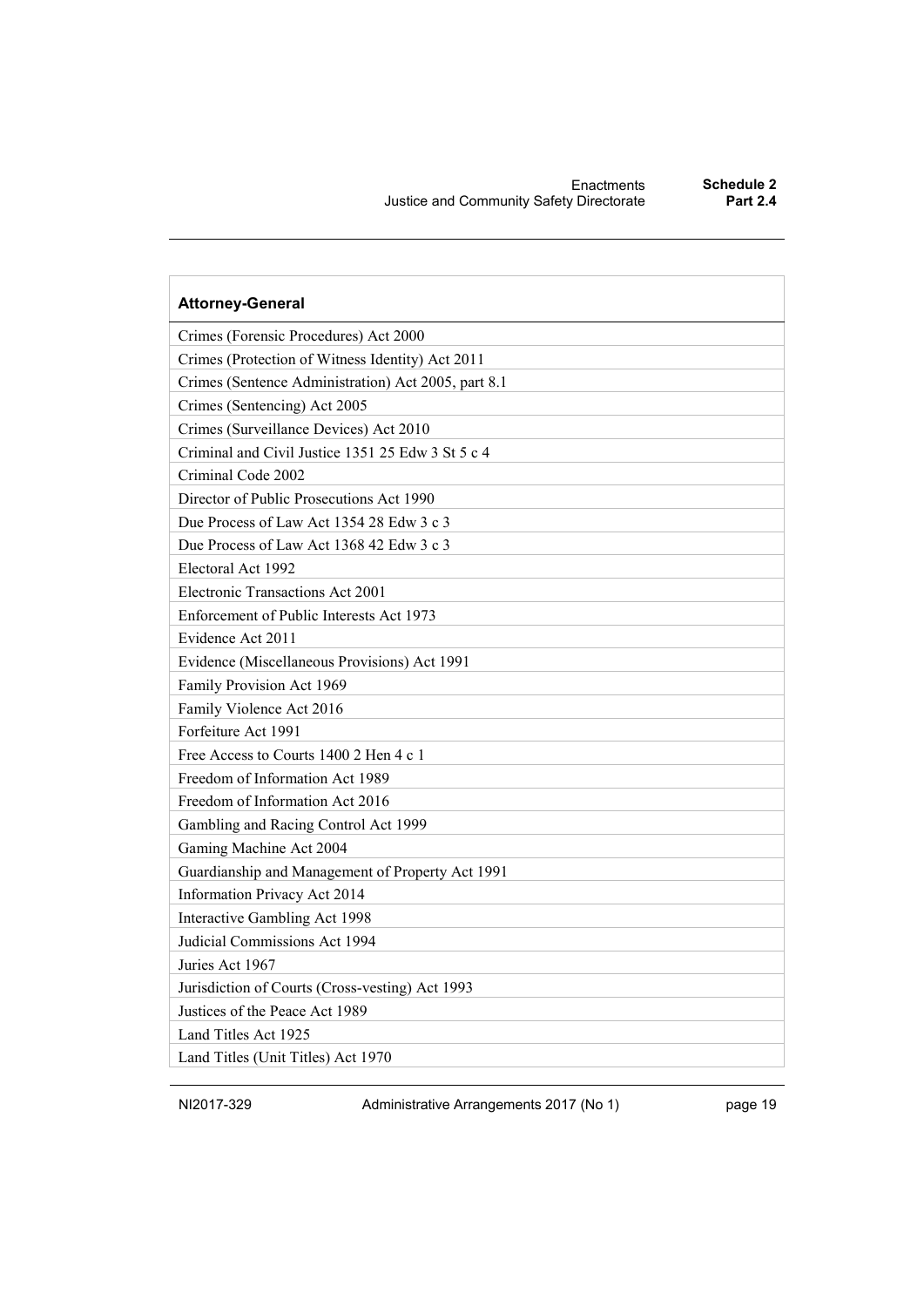#### **Schedule 2** Enactments<br>**Part 2.4** Justice and **Justice and Community Safety Directorate**

## **Attorney-General** Law Officers Act 2011 Leases (Commercial and Retail) Act 2001 Legal Aid Act 1977 Legal Profession Act 2006 Legislation Act 2001, except chapter 5 Limitation Act 1985 Liquor Act 2010 Listening Devices Act 1992 Lotteries Act 1964 Magistrates Court Act 1930 Magna Carta (1297) 25 Edw 1 c 29 Major Events Act 2014 Married Persons Property Act 1986 Medical Treatment (Health Directions) Act 2006 Mental Health Act 2015, pt 7.2, chapters 10 and 11 and sections 267, 268 and 269 Mercantile Law Act 1962 Notaries Public Act 1984 Oaths and Affirmations Act 1984 Partnership Act 1963 Perpetuities and Accumulations Act 1985 Personal Violence Act 2016 Petition of Right 1627 3 Chas 1 c 1 Pool Betting Act 1964 Powers of Attorney Act 2006 Presbyterian Church (Proposals for Union with other Churches) Act 1972 Presbyterian Church Trust Property Act 1971 Proportional Representation (Hare-Clark) Entrenchment Act 1994 Protection of Public Participation Act 2008 Public Trustee and Guardian Act 1985 Race and Sports Bookmaking Act 2001 Racing Act 1999 Referendum (Machinery Provisions) Act 1994

page 20 Administrative Arrangements 2017 (No 1) NI2017-329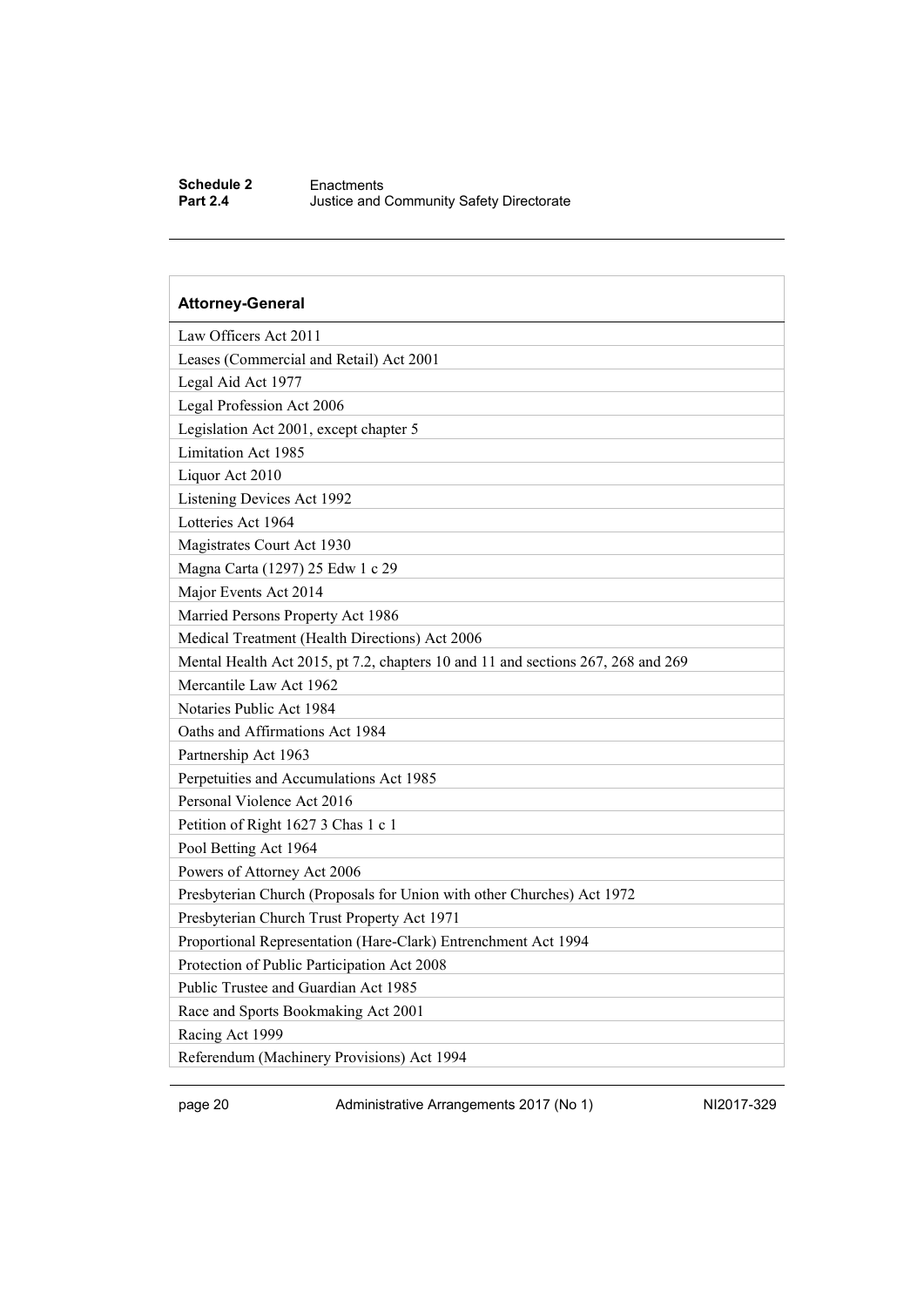| <b>Attorney-General</b>                             |  |  |
|-----------------------------------------------------|--|--|
| <b>Residential Tenancies Act 1997</b>               |  |  |
| Roman Catholic Church Property Trust Act 1937       |  |  |
| Royal Marriages Act 1772 12 Geo 3 c 11              |  |  |
| Salvation Army Property Trust Act 1934              |  |  |
| Security Industry Act 2003                          |  |  |
| Supreme Court Act 1933                              |  |  |
| Terrorism (Extraordinary Temporary Powers) Act 2006 |  |  |
| Testamentary Guardianship Act 1984                  |  |  |
| Totalisator Act 2014                                |  |  |
| Trustee Act 1925                                    |  |  |
| Trustee Companies Act 1947                          |  |  |
| Uniting Church in Australia Act 1977                |  |  |
| Unit Titles (Management) Act 2011                   |  |  |
| Unlawful Gambling Act 2009                          |  |  |
| Utilities Act 2000, parts 11 and 12                 |  |  |
| Wills Act 1968                                      |  |  |
| Witness Protection Act 1996                         |  |  |

### **Minister for Corrections**

Corrections Management Act 2007

Crimes (Sentence Administration) Act 2005, except part 8.1

### **Minister for Justice, Consumer Affairs and Road Safety**

Adoption Act 1993, section 104 (2)

Agents Act 2003

Births, Deaths and Marriages Registration Act 1997

Charitable Collections Act 2003

Civil Unions Act 2012

NI2017-329 Administrative Arrangements 2017 (No 1) page 21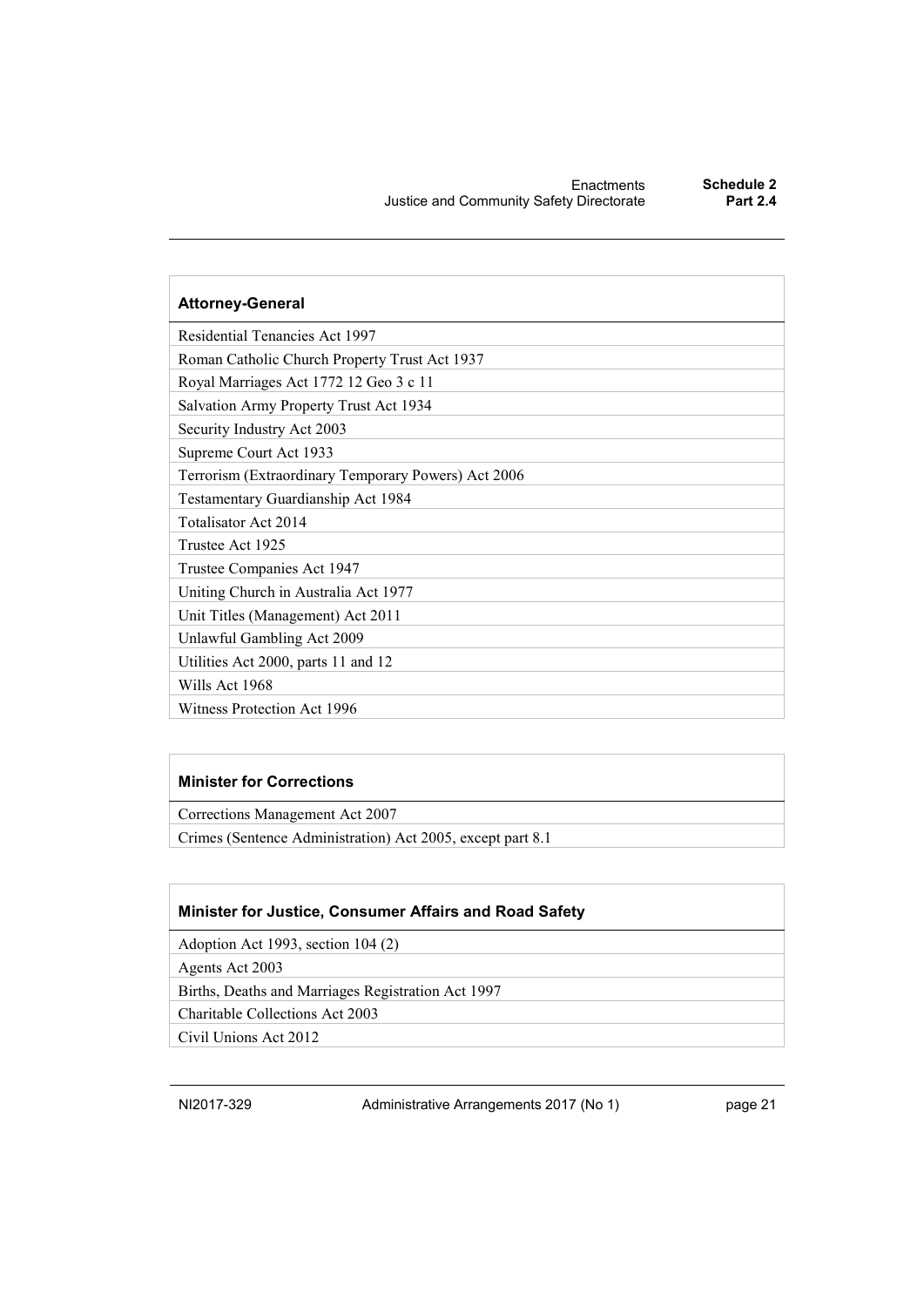### **Schedule 2** Enactments<br>**Part 2.4** Justice and **Justice and Community Safety Directorate**

| Minister for Justice, Consumer Affairs and Road Safety                                                                                                                                                                                                                                                                                                             |  |  |
|--------------------------------------------------------------------------------------------------------------------------------------------------------------------------------------------------------------------------------------------------------------------------------------------------------------------------------------------------------------------|--|--|
| Classification (Publications, Films and Computer Games) (Enforcement) Act 1995                                                                                                                                                                                                                                                                                     |  |  |
| Co-operatives National Law (ACT) Act 2017                                                                                                                                                                                                                                                                                                                          |  |  |
| Crimes (Restorative Justice) Act 2004                                                                                                                                                                                                                                                                                                                              |  |  |
| Discrimination Act 1991                                                                                                                                                                                                                                                                                                                                            |  |  |
| Domestic Relationships Act 1994                                                                                                                                                                                                                                                                                                                                    |  |  |
| Eggs (Labelling and Sale) Act 2001                                                                                                                                                                                                                                                                                                                                 |  |  |
| Fair Trading (Australian Consumer Law) Act 1992                                                                                                                                                                                                                                                                                                                    |  |  |
| Fair Trading (Fuel Prices) Act 1993                                                                                                                                                                                                                                                                                                                                |  |  |
| Fair Trading (Motor Vehicle Repair Industry) Act 2010                                                                                                                                                                                                                                                                                                              |  |  |
| Fuels Control Act 1979, except sections 11, 12 and 12A                                                                                                                                                                                                                                                                                                             |  |  |
| Heavy Vehicle National Law (ACT) Act 2013                                                                                                                                                                                                                                                                                                                          |  |  |
| Human Rights Act 2004                                                                                                                                                                                                                                                                                                                                              |  |  |
| Human Rights Commission Act 2005                                                                                                                                                                                                                                                                                                                                   |  |  |
| Interstate Road Transport Act 1985 (Cwlth)                                                                                                                                                                                                                                                                                                                         |  |  |
| Interstate Road Transport Charge Act 1985 (Cwlth)                                                                                                                                                                                                                                                                                                                  |  |  |
| Motor Vehicle Standards Act 1989 (Cwlth)                                                                                                                                                                                                                                                                                                                           |  |  |
| Official Visitor Act 2012                                                                                                                                                                                                                                                                                                                                          |  |  |
| Parentage Act 2004                                                                                                                                                                                                                                                                                                                                                 |  |  |
| Pawnbrokers Act 1902                                                                                                                                                                                                                                                                                                                                               |  |  |
| Prostitution Act 1992                                                                                                                                                                                                                                                                                                                                              |  |  |
| Rail Safety National Law (ACT) Act 2014                                                                                                                                                                                                                                                                                                                            |  |  |
| Registrar-General Act 1993                                                                                                                                                                                                                                                                                                                                         |  |  |
| Registration of Deeds Act 1957                                                                                                                                                                                                                                                                                                                                     |  |  |
| Retirement Villages Act 2012                                                                                                                                                                                                                                                                                                                                       |  |  |
| Road Transport (Alcohol and Drugs) Act 1977                                                                                                                                                                                                                                                                                                                        |  |  |
| Road Transport (Driver Licensing) Act 1999                                                                                                                                                                                                                                                                                                                         |  |  |
| Road Transport (General) Act 1999, except sections 12, 13, 14, 19, 20 and administration<br>provisions relating to fees and approval of forms, to the extent that they relate to a function<br>under the road transport legislation that is the responsibility of the Minister for Transport and<br>City Services or the Minister for Planning and Land Management |  |  |
| Road Transport (Public Passenger Services) Act 2001, except section 23                                                                                                                                                                                                                                                                                             |  |  |
| Road Transport (Public Passenger Services) Regulation 2002, except sections 70 (1) (a) and (b)                                                                                                                                                                                                                                                                     |  |  |

page 22 Administrative Arrangements 2017 (No 1) NI2017-329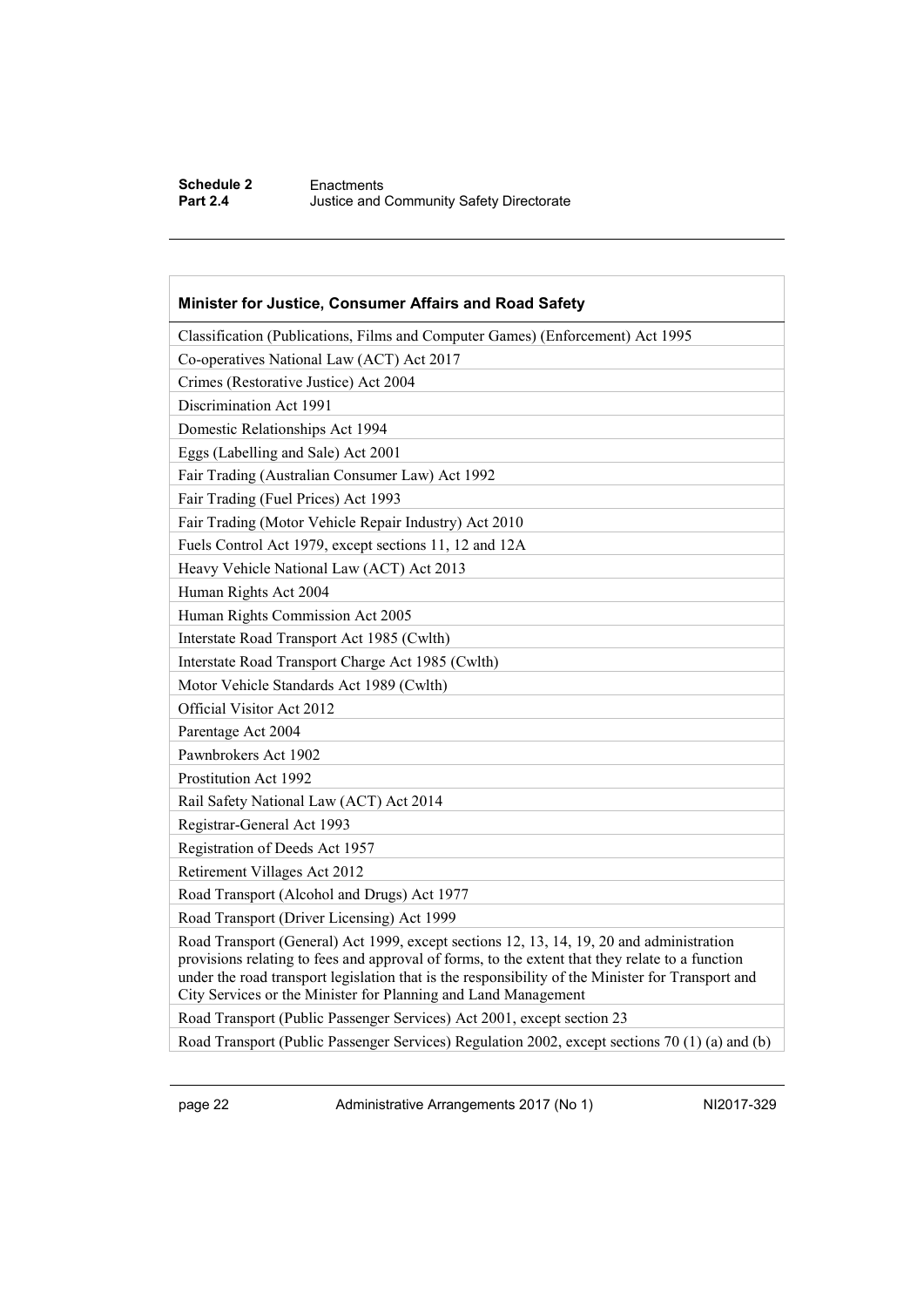#### **Minister for Justice, Consumer Affairs and Road Safety**

Road Transport (Safety and Traffic Management) Act 1999, except sections 5A, 18, 20, 31, 32 and division 8.4

Road Transport (Safety and Traffic Management) Regulation 2000, except sections 15, 16, 31, 41 (3), 42 (3), divisions 2.3.5 and 2.3.6, section 64 (1) and (2) and chapter 3

Road Transport (Vehicle Registration) Act 1999

Sale of Goods Act 1954

Sale of Goods (Vienna Convention) Act 1987

Sale of Motor Vehicles Act 1977

Second-hand Dealers Act 1906

Spent Convictions Act 2000

Supervised Injecting Place Trial Act 1999, sections 7, 8 and 13

Traders (Licensing) Act 2016

Unclaimed Money Act 1950

Uncollected Goods Act 1996

Victims of Crime Act 1994

Victims of Crime (Financial Assistance) Act 2016

#### **Minister for Police and Emergency Services**

Crimes (Child Sex Offenders) Act 2005

Emergencies Act 2004, except schedule 1

Firearms Act 1996

Fuels Control Act 1979, sections 11, 12 and 12A

Prohibited Weapons Act 1996

#### **Minister for the Prevention of Domestic and Family Violence**

Domestic Violence Agencies Act 1986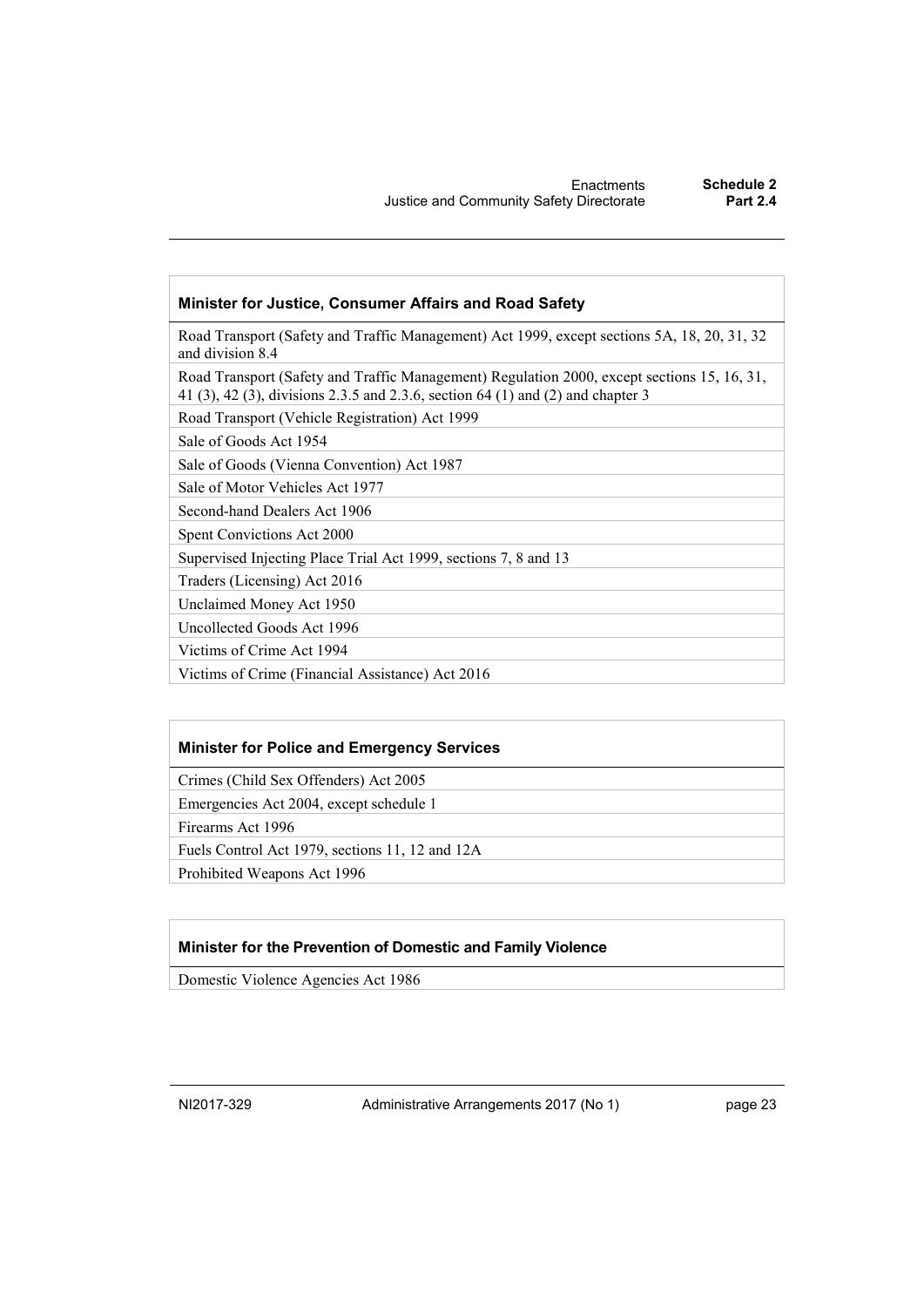## <span id="page-27-0"></span>**Part 2.5 Environment, Planning and Sustainable Development Directorate**

#### **Chief Minister**

City Renewal Authority and Suburban Land Agency Act 2017, part 2 and section 65 (when exercised in relation to areas within a declared urban renewal precinct)

#### **Minister for Housing and Suburban Development**

City Renewal Authority and Suburban Land Agency Act 2017, except part 2, section 63 and sections 39, 41, 42, 65 (when exercised in relation to matters that are the responsibility of the Minister for Urban Renewal or the Chief Minister)

Planning and Development Act 2007, chapter 23

#### **Minister for the Environment and Heritage**

Animal Diseases Act 2005

Canberra Water Supply (Googong Dam) Act 1974 (Cwlth), sections 4, 5, 6, 6A, 7, 8, 9, 10, 11, 12, 13, 16, 17, 20, 21 and 23

Environment Protection Act 1997

Fisheries Act 2000

Hemp Fibre Industry Facilitation Act 2004

Heritage Act 2004

Lakes Act 1976

National Environment Protection Council Act 1994

Nature Conservation Act 2014

Pest Plants and Animals Act 2005

Plant Diseases Act 2002

Utilities Act 2000, except parts 3A, 11, 12 and 14 and sections 254 and 256 in relation to part 14 (as it relates to water)

Utilities (Technical Regulation) Act 2014 (as it relates to water)

page 24 Administrative Arrangements 2017 (No 1) NI2017-329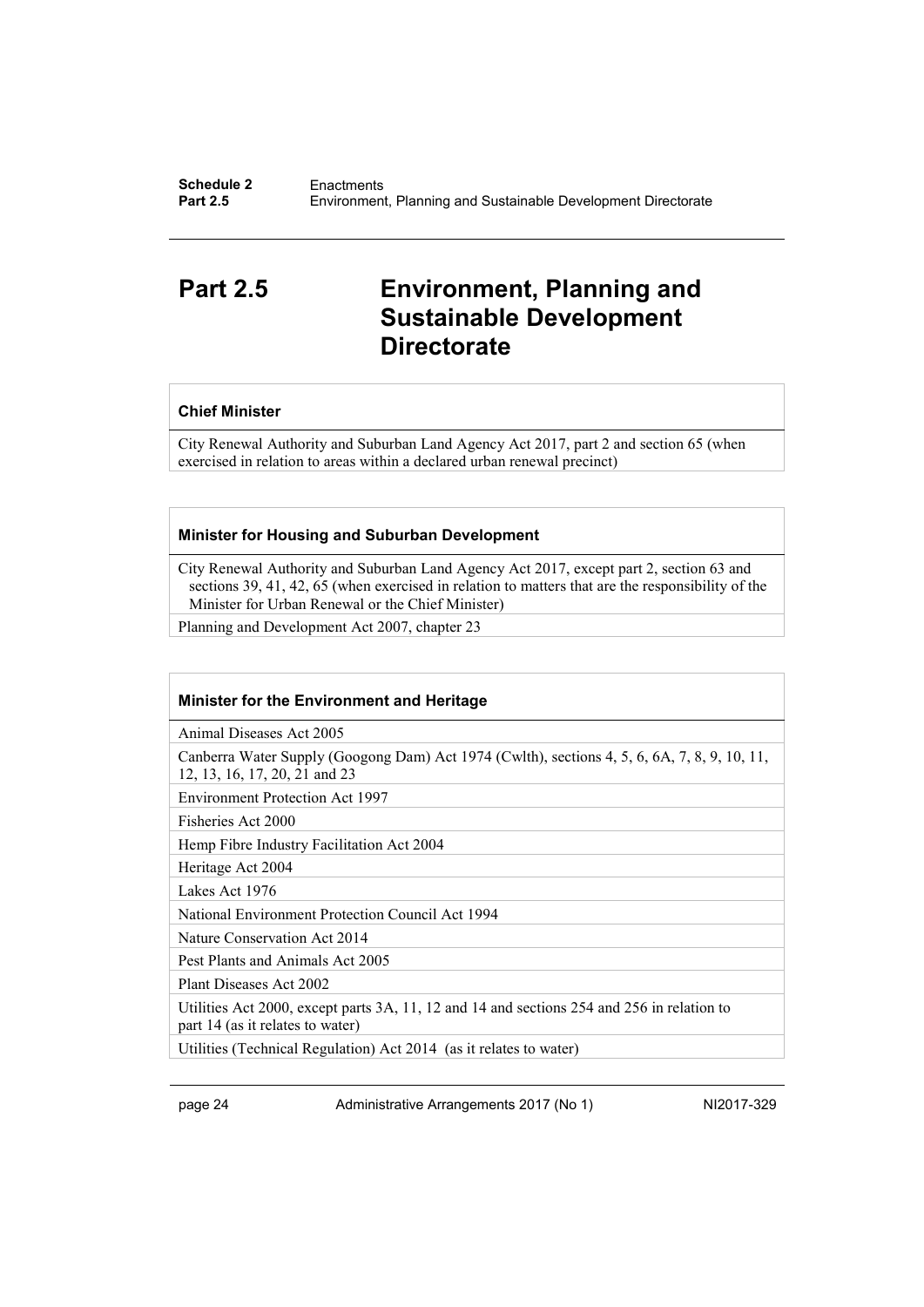#### **Minister for the Environment and Heritage**

Water Efficiency Labelling and Standards (ACT) Act 2015

Water Resources Act 2007

#### **Minister for Climate Change and Sustainability**

Climate Change and Greenhouse Gas Reduction Act 2010

Clinical Waste Act 1990

Commissioner for Sustainability and the Environment Act 1993

Electricity Feed-in (Large-scale Renewable Energy Generation) Act 2011

Electricity Feed-in (Renewable Energy Premium) Act 2008

Electricity (National Scheme) Act 1997

Energy Efficiency (Cost of Living) Improvement Act 2012

National Energy Retail Law (ACT) Act 2012

National Gas (ACT) Act 2008

Plastic Shopping Bags Ban Act 2010

Utilities Act 2000, except parts 3A, 11, 12 and 14 and sections 254 and 256 in relation to part 14 (with the exception of those sections related to water)

Utilities (Technical Regulation) Act 2014 (with the exception of those sections related to water) Utilities (Telecommunication Installations) Act 2001

### **Minister for Planning and Land Management**

Architects Act 2004

Australian Capital Territory (Planning and Land Management) Act 1988 (Cwlth), sections 16, 19, 25 and 29 and part 10

Building Act 2004

Building and Construction Industry (Security of Payment) Act 2009

Community Title Act 2001

Construction Occupations (Licensing) Act 2004

Dangerous Substances Act 2004, chapter 3A

Districts Act 2002

NI2017-329 Administrative Arrangements 2017 (No 1) page 25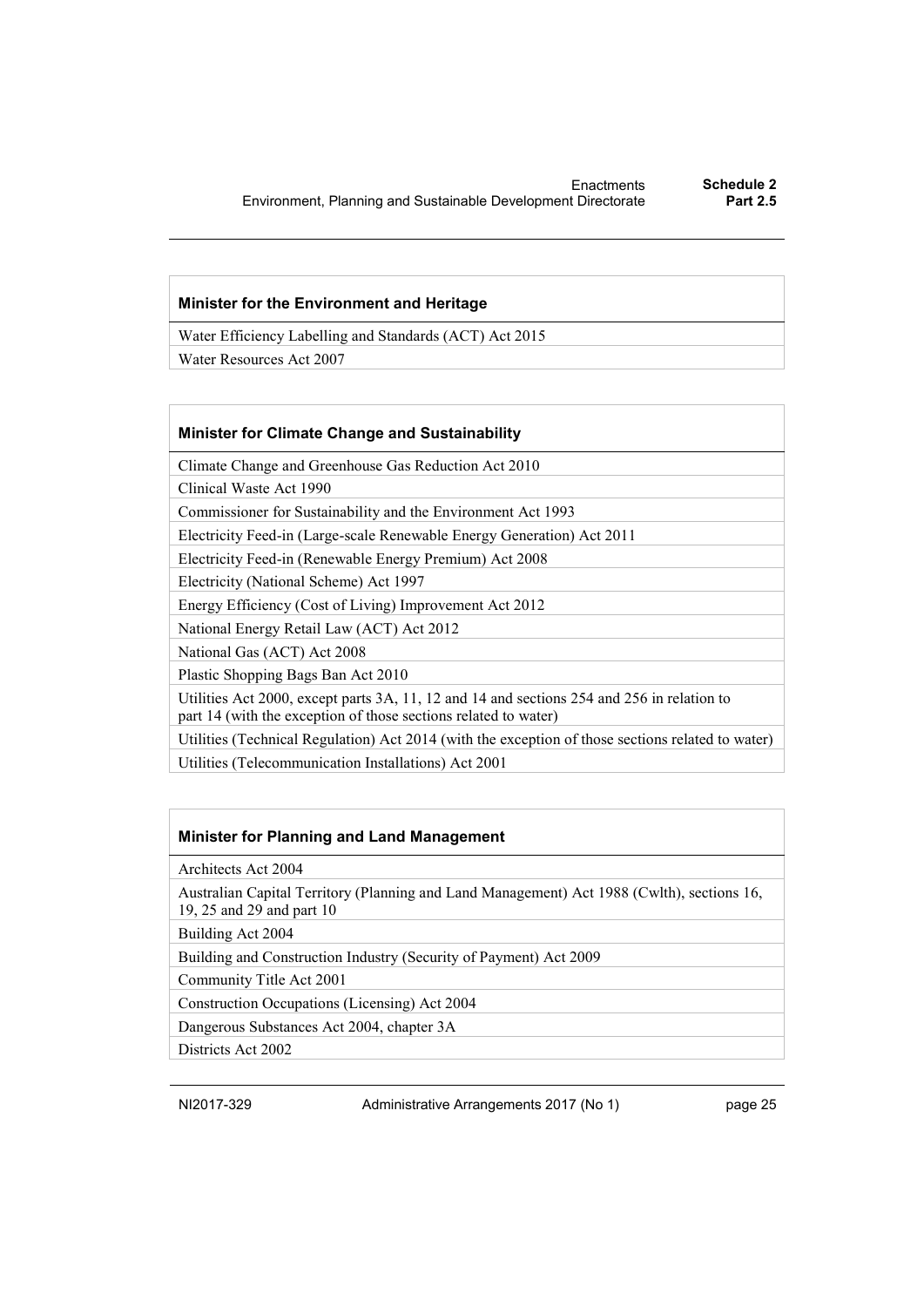#### **Schedule 2** Enactments<br> **Part 2.5** Environmen **Part 2.5** Environment, Planning and Sustainable Development Directorate

#### **Minister for Planning and Land Management**

Electricity Safety Act 1971

Enclosed Lands Protection Act 1943

Fertilisers (Labelling and Sale) Act 1904

Gas Safety Act 2000

Lands Acquisition Act 1994

Planning and Development Act 2007, except chapter 23

Public Place Names Act 1989

Public Roads Act 1902

Recovery of Lands Act 1929

Road Transport (General) Act 1999, sections 12, 13, 14, 19, 20 and administration provisions relating to fees and approval of forms, in relation to a function under the road transport legislation that is the responsibility of the Minister for Planning and Land Management

Road Transport (General) Regulation 2000, sections 13AA and 14 (1), (2) and (3) in relation to a function under the road transport legislation that is the responsibility of the Minister for Planning and Land Management

Road Transport (Safety and Traffic Management) Act 1999, division 8.4

Road Transport (Safety and Traffic Management) Regulation 2000, sections 15 and 16, divisions 2.3.5 and 2.3.6 and chapter 3

Stock Act 2005

Surveyors Act 2007

Unit Titles Act 2001

Water and Sewerage Act 2000

### **Minister for Urban Renewal**

City Renewal Authority and Suburban Land Agency Act 2017, sections 39, 41, 42 and 65 (when exercised in relation to matters that are the responsibility of the Minister for Urban Renewal)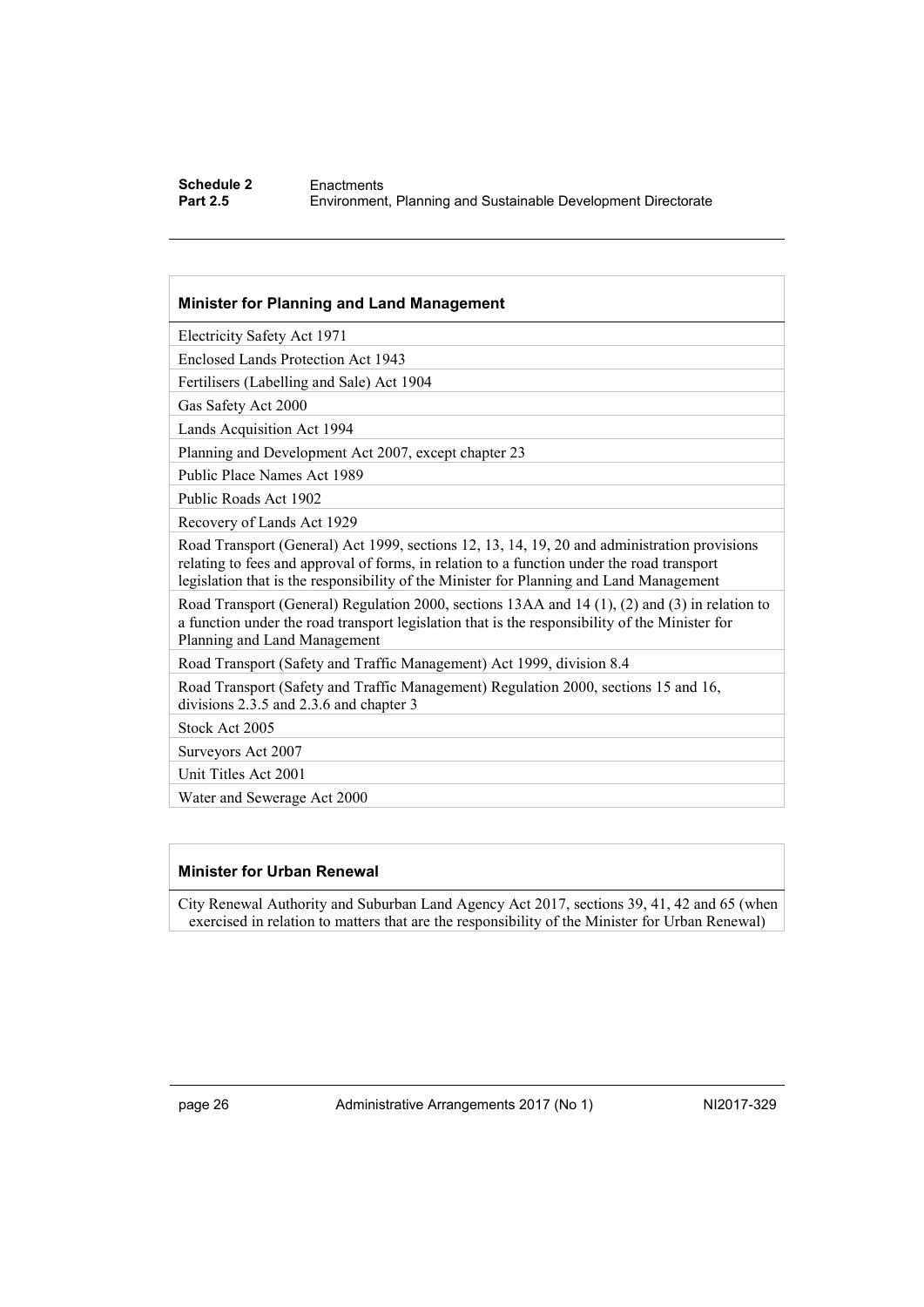## <span id="page-30-0"></span>**Part 2.6 Community Services Directorate**

### **Minister for Housing and Suburban Development**

Community Housing Providers National Law (ACT) Act 2013

Housing Assistance Act 2007

### **Minister for Community Services and Social Inclusion**

Working with Vulnerable People (Background Checking) Act 2011

### **Minister for Disability, Children and Youth**

Adoption Act 1993, except section 104 (2)

Children and Young People Act 2008, except chapter 20

Disability Services Act 1991

### **Minister for Aboriginal and Torres Strait Islander Affairs**

Aboriginal and Torres Strait Islander Elected Body Act 2008

Native Title Act 1994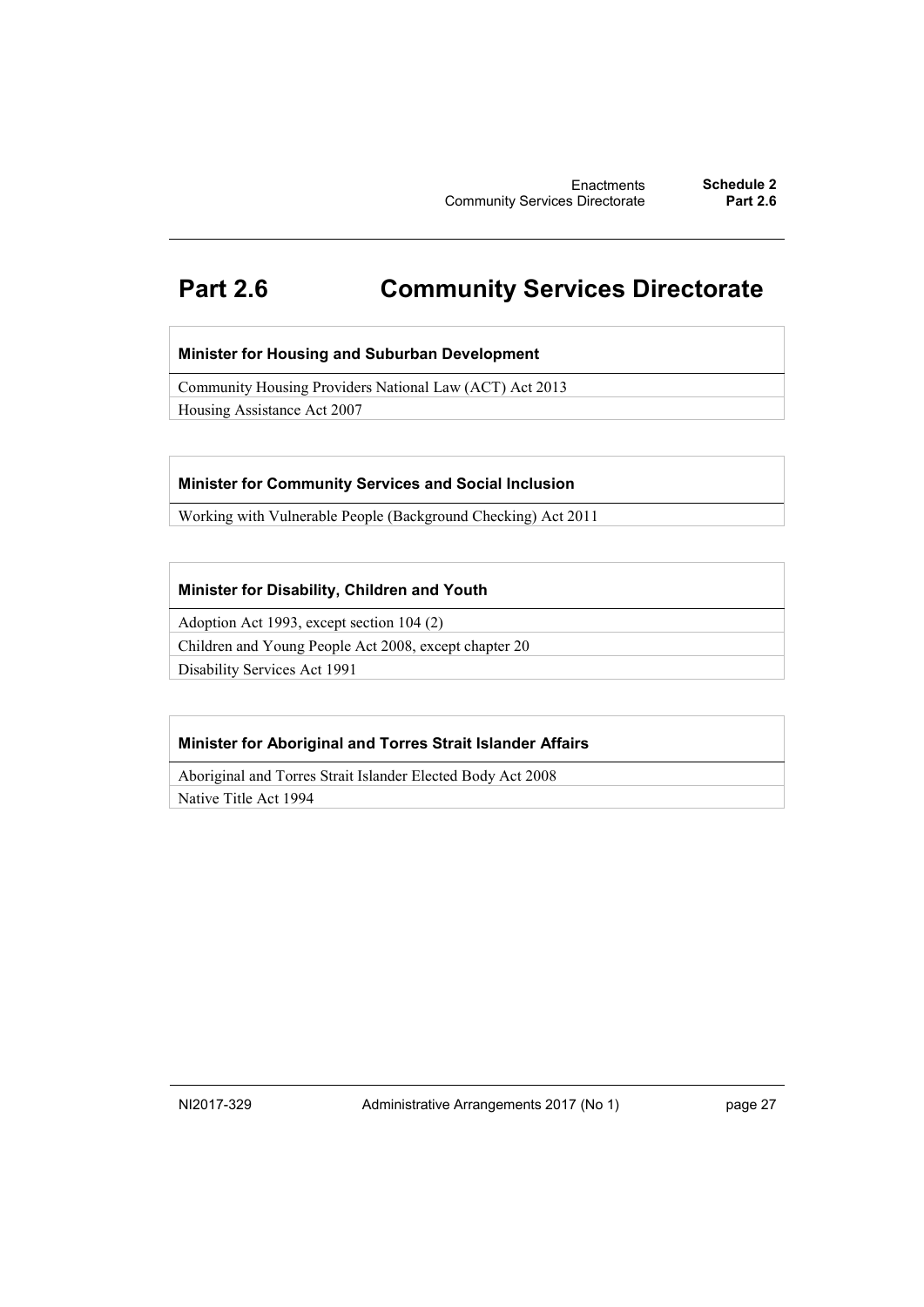## <span id="page-31-0"></span>**Part 2.7 Transport Canberra and City Services Directorate**

| <b>Minister for Transport and City Services</b>                                                                                                                                                                                                                                      |  |  |
|--------------------------------------------------------------------------------------------------------------------------------------------------------------------------------------------------------------------------------------------------------------------------------------|--|--|
| Animal Welfare Act 1992                                                                                                                                                                                                                                                              |  |  |
| Cemeteries and Crematoria Act 2003                                                                                                                                                                                                                                                   |  |  |
| Domestic Animals Act 2000                                                                                                                                                                                                                                                            |  |  |
| Litter Act 2004                                                                                                                                                                                                                                                                      |  |  |
| Public Unleased Land Act 2013                                                                                                                                                                                                                                                        |  |  |
| Road Transport (General) Act 1999, sections 12, 13, 14, 19, 20 and administration provisions<br>relating to fees and approval of forms, in relation to a function under the road transport<br>legislation that is the responsibility of the Minister for Transport and City Services |  |  |
| Road Transport (General) Regulation 2000, sections 13AA and 14 (1), (2) and (3) in relation to<br>a function under the road transport legislation that is the responsibility of the Minister for<br><b>Transport and City Services</b>                                               |  |  |
| Road Transport (Public Passenger Services) Act 2001, section 23                                                                                                                                                                                                                      |  |  |
| Road Transport (Public Passenger Services) Regulation 2002, section 70 (1) (a) and (b)                                                                                                                                                                                               |  |  |
| Road Transport (Safety and Traffic Management) Act 1999, sections 5A, 18, 20, 31 and 32                                                                                                                                                                                              |  |  |
| Road Transport (Safety and Traffic Management) Regulation 2000, sections 31, 41 (3), 42 (3),<br>46, 51 and 64 (1) and (2)                                                                                                                                                            |  |  |
| Tree Protection Act 2005                                                                                                                                                                                                                                                             |  |  |
| Trespass on Territory Land Act 1932                                                                                                                                                                                                                                                  |  |  |
| Utilities Act 2000, part 14 and sections 254 and 256 in relation to part 14                                                                                                                                                                                                          |  |  |
| Veterinary Surgeons Act 2015                                                                                                                                                                                                                                                         |  |  |
| Waste Management and Resource Recovery Act 2016                                                                                                                                                                                                                                      |  |  |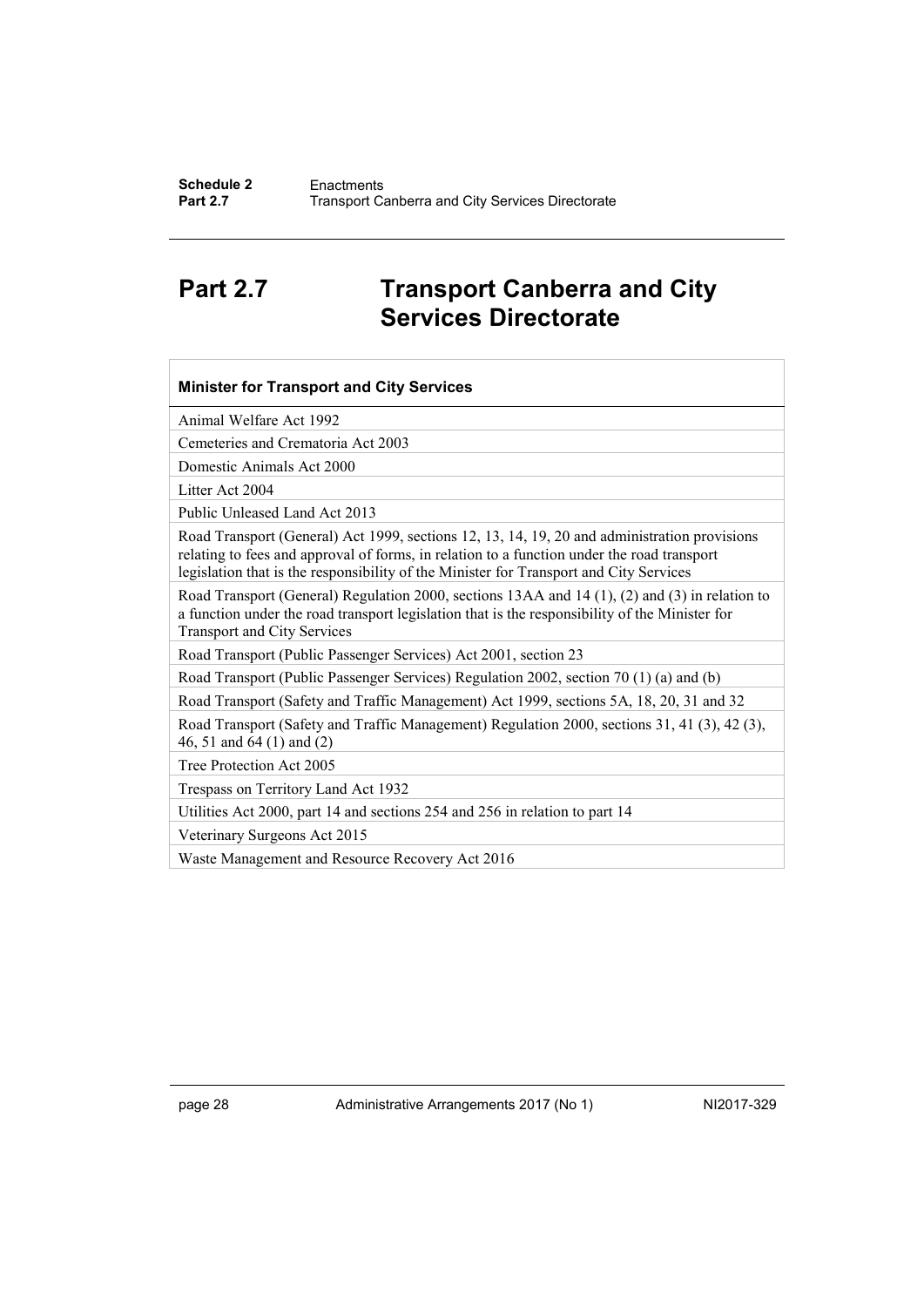# **Australian Capital Territory (Self-Government) Ministerial Appointment 2017 (No 1)**

### **Notifiable instrument NI2017–330**

made under the

**Australian Capital Territory (Self-Government) Act 1988, s 41 (Ministers for the Territory) and s 44 (Deputy Chief Minister for the Territory)**

### **1 Name of instrument**

This instrument is the *Australian Capital Territory (Self-Government) Ministerial Appointment 2017 (No 1)*.

### **2 Commencement**

This instrument commences on 1 July 2017.

### **3 Appointment**

- (1) I appoint each member of the Legislative Assembly named in schedule 1 to be a Minister.
- (2) I also appoint Yvette Berry to be Deputy Chief Minister.

### **4 Titles of Ministers**

The titles of Ministers are as mentioned in schedule 1.

### **5 Repeal**

The *Australian Capital Territory (Self-Government) Ministerial Appointment 2016 (No 4)* (NI2016-694) is repealed.

Andrew Ban

Andrew Barr Chief Minister

21 June 2017